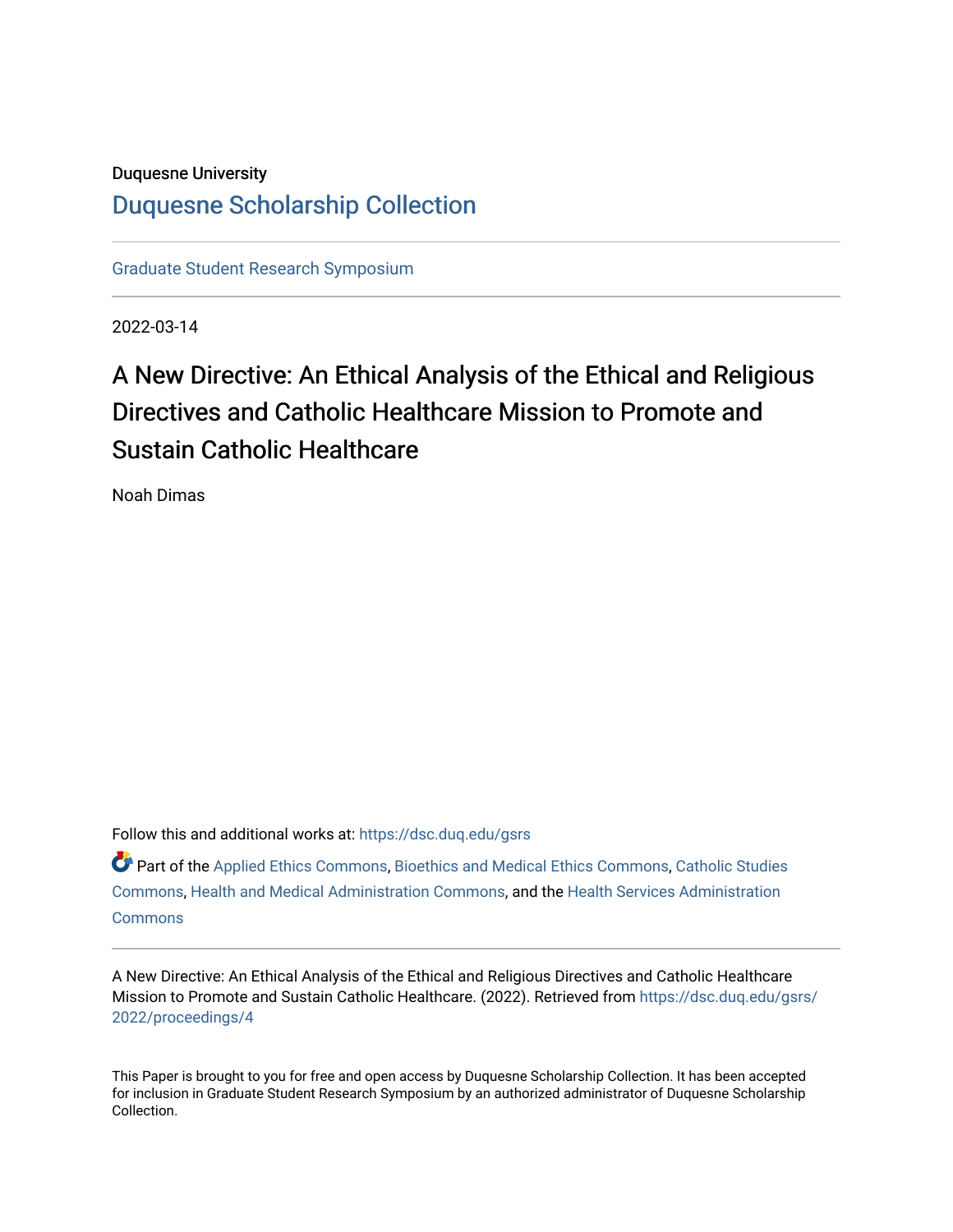A New Directive: An Ethical Analysis of the *Ethical and Religious Directives* and Catholic

Healthcare Mission to Promote and Sustain Catholic Healthcare

Noah Dimas

Apr. 29, 2022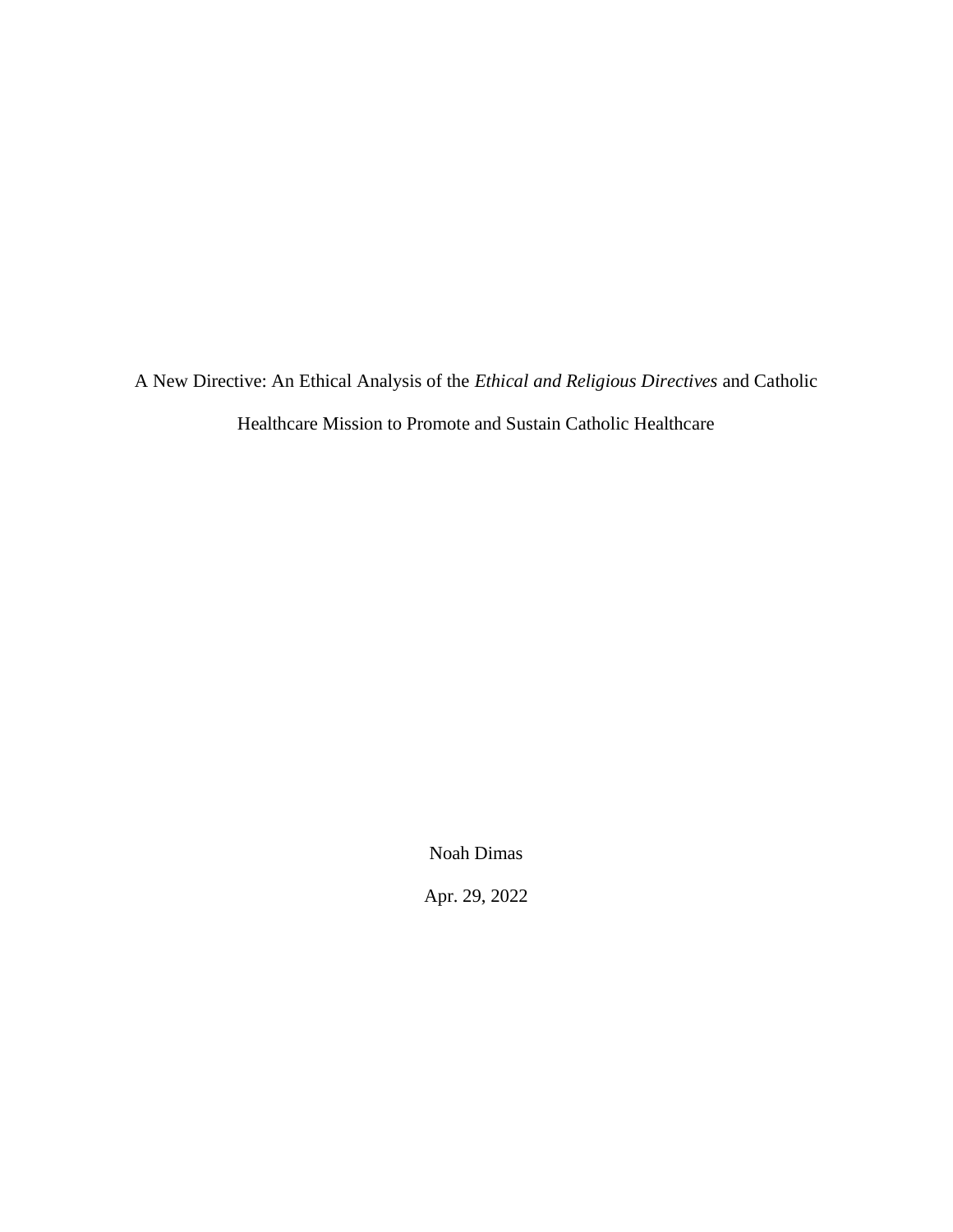Outline:

| 1.           |                                                                           | Introduction – The Need for Revision of the ERDs to Support Catholic HCE Mission |              |
|--------------|---------------------------------------------------------------------------|----------------------------------------------------------------------------------|--------------|
| 2.           | The Role and Purpose of Mission in Catholic Healthcare                    |                                                                                  | $\sqrt{2}$   |
|              | 2a.                                                                       | A Brief History of Catholic Healthcare                                           | $\mathbf{2}$ |
|              | 2b.                                                                       | The Modern Turn of Catholic Mission                                              | 5            |
| 3.           | The Strengths and Weaknesses of the Current ERDs                          |                                                                                  | $8\,$        |
|              | 3a.                                                                       | <b>Strong in Principles and Virtues</b>                                          | 9            |
|              | 3b.                                                                       | Weak in Human Condition and Diversity                                            | 10           |
| 4.           | The Need for a New Edition of the <i>Ethical and Religious Directives</i> |                                                                                  | 12           |
|              | 4a.                                                                       | A Pastoral Need                                                                  | 13           |
|              | 4b.                                                                       | An Ethical Need                                                                  | 15           |
| 5.           | How Mission and Ethics Must Cooperate to Sustain Catholic Healthcare      |                                                                                  | 18           |
|              | 5a.                                                                       | Catholic Values and Ethical Reality                                              | 19           |
|              | 5b.                                                                       | Ethics Informs Mission and Vice Versa                                            | 21           |
| 6.           | Conclusion                                                                |                                                                                  | 25           |
| Endnotes     |                                                                           |                                                                                  | 27           |
| Bibliography |                                                                           |                                                                                  | 31           |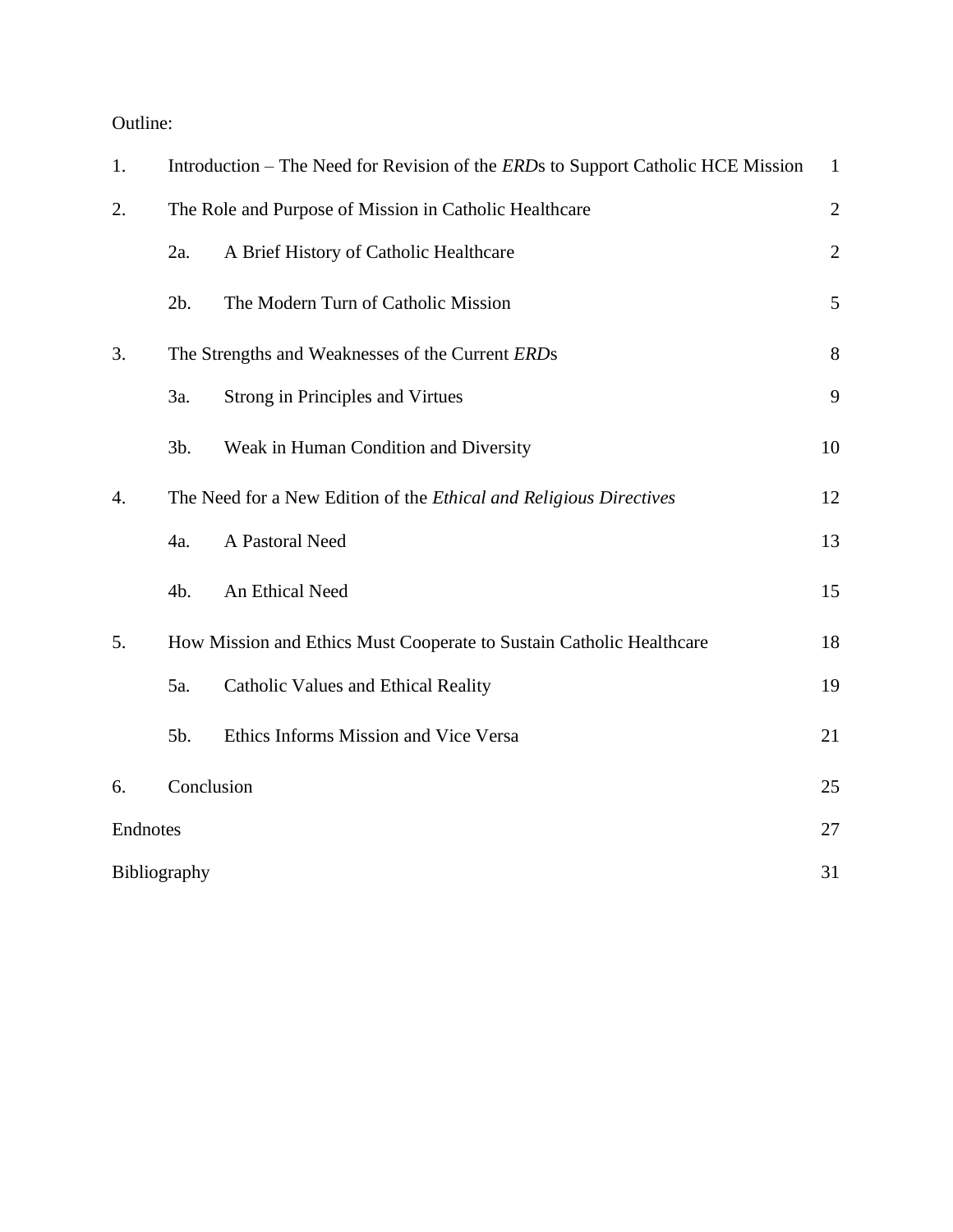#### **1. Introduction – The Need for Revision of the** *ERD***s to Support Catholic HCE Mission**

The present state of Catholic healthcare ethics is in something of a state of limbo. Catholic healthcare has always been strong in its moral fervor and a presented itself as an alternative to secular healthcare, focusing on the spiritual-physical wholeness of humanity.<sup>1</sup> However, as modern healthcare becomes ever more advanced and expansive, the ways in which Catholic healthcare must engage with these complex issues becomes ever more complex. At the time of writing, American Catholic healthcare, in particular, has only had one authoritative source of ethical discussion, the *Ethical and Religious Directives for Catholic Health Services*. This document, originally published under a different name in 1981, has served as a very robust guide to answer common ethical conflicts within Catholic healthcare.<sup>2</sup> However, as medical science continues to grow, healthcare as a whole becomes more secular, and the lived experiences of Catholic become ever more complex as a result, the *ERD*s become less authoritative due to their static, directorial nature.<sup>3</sup> This is not to say the *ERD*s are currently without value or obsolete. These directives can be useful when quick, direct guidance is needed. However, it fails at aiding healthcare professionals, ethicists, and practicing Catholics in understanding and further applying Catholic teachings onto Catholic healthcare and Catholic healthcare mission.<sup>4</sup> All these concerns, then, are the cornerstones of this essay. First, this essay aims to provide discussion regarding the history and purpose of mission within Catholic healthcare. Second, this essay will discuss the strengths and weaknesses of the current edition of the *ERD*s. Doing this will then give rise to the third and final point this essay aims to explicate, how a new *ERD* edition can and should be written to align both Catholic healthcare ethics and the current understandings of Catholic healthcare mission with modern understandings of healthcare ethics to provide a more contentfull ethical-moral framework for Catholic healthcare.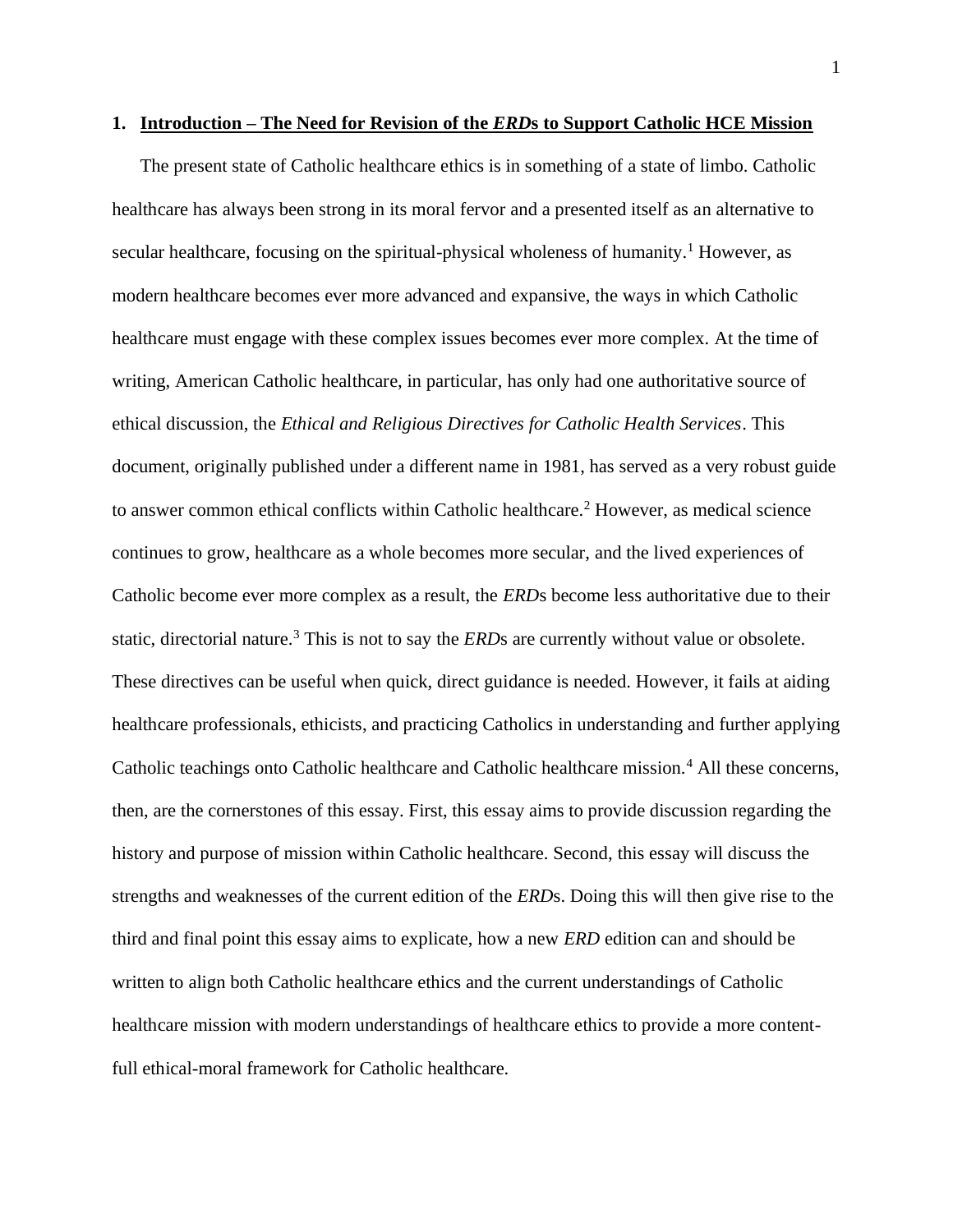#### **2. The Role and Purpose of Mission in Catholic Healthcare**

Within Catholic healthcare, there exist two concepts that drive the actions of the healthcare system, Mission and Ethics. While these notions may be present in non-religiously affiliated healthcare systems, they can readily be discussed within the context of Catholic healthcare. These concepts will be discussed at length below, but to provide a brief description, it can be said that Mission is what drives the healthcare system to do what it does whereas Ethics is what drives what the healthcare system ought to do.<sup>5</sup> What is most unique about Catholic healthcare in contrast with secular healthcare are the moral foundations that it is rooted within. This moral framework provides itself some guidelines in what is considered morally permissible and impermissible and informs both Catholic healthcare mission and ethics. <sup>6</sup> However, despite this apparent rigidity, there is a great deal of room for interpretation and application of said moral understandings. As such, this essay must stress that much of the arguments this essay makes are not the only interpretations that can be made from these founts of Catholic moral teaching. With this preface, this essay can discuss Catholic healthcare mission more thoroughly.

#### **2a. A Brief History of Catholic Healthcare**

To best understand Catholic healthcare mission, hereby shortened as Mission, a brief look back into the history of Catholic healthcare as a whole is necessary. It is well understood that some form of sick houses and physicians can be traced back to the time of the Greeks, arguably even further depending on what one interprets as a "healer."<sup>7</sup> However, the modern healthcare system that is most prevalent in modern society of hospitals and physicians trained in physical sciences can be argued to have started in Medieval Europe.<sup>8</sup> These hospitals were known as "hospices" but are not quite the same as their modern counterpart. They are hospices more akin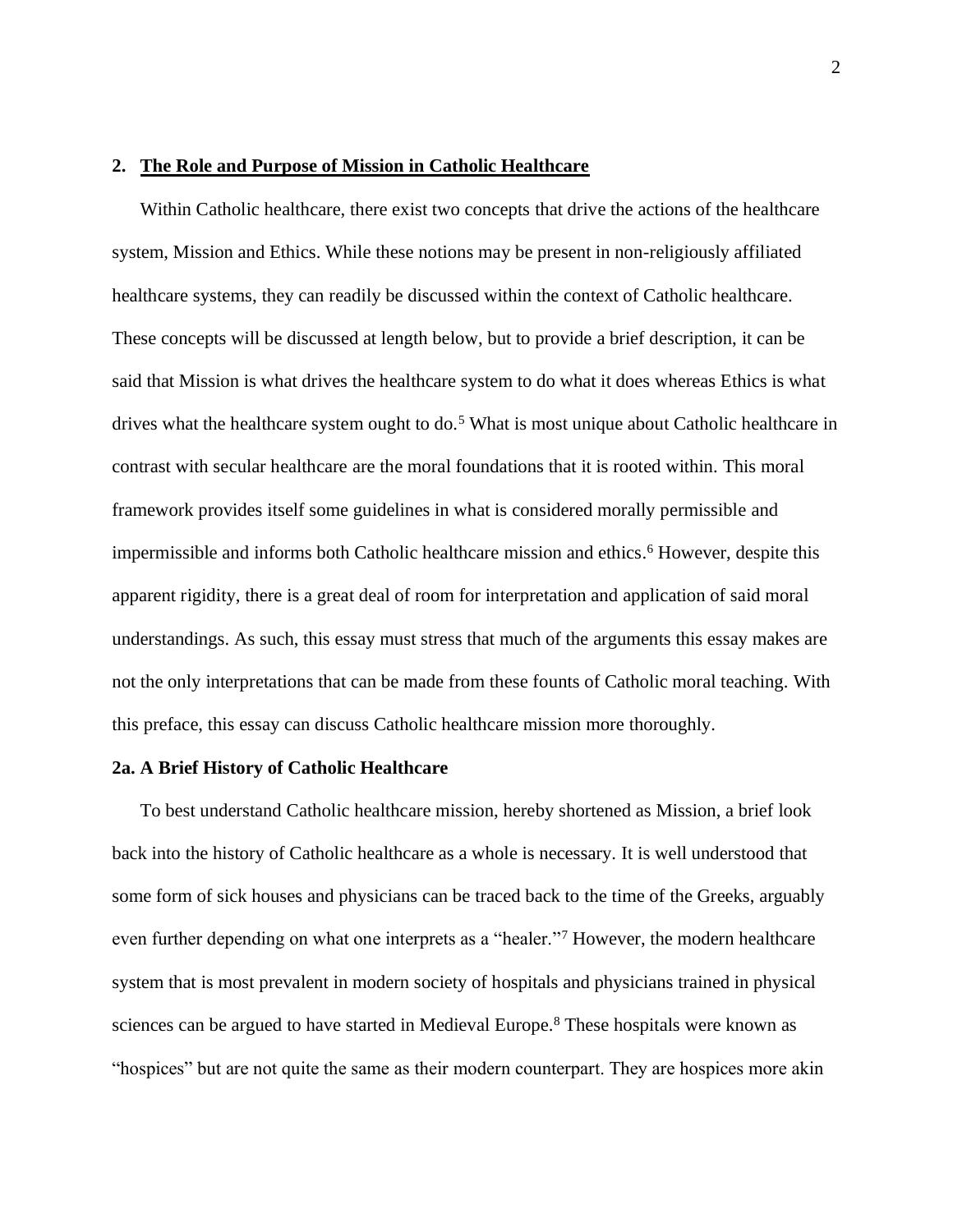to their etymology, "hospitality."<sup>9</sup> In other words, they were meant to be houses for those seeking hospitality, shelter, and general nursing care. This is more evident when this is combined with the reality that these hospitals were often attached to monasteries and convents where the cloistered religious would open their doors to those who were in need.<sup>10</sup> As this form of hospice expanded and grew, they were slowly aligned with the also growing academy systems that were likewise growing. It is here where one can argue the modern hospital system was truly formed and made common; instructions of learning and healing made common through the growing discipline of medical science. $11$ 

What is most notable when contrasting this period of time with the modern state of healthcare is the noted divergence of modern healthcare from its religious roots.<sup>12</sup> Healthcare as a whole, especially that of Catholic healthcare, has historically been rooted within the spiritual and religious convictions of its practitioners.<sup>13</sup> Yet, when one takes a quick glance at modern healthcare, it is not difficult to see how various healthcare systems are either not religiously affiliated or have begun to distance themselves of such affiliation.<sup>14</sup> This is not to say that this is inherently bad or is fundamentally wrong. Rather, it shows the shift in a society that no longer places high value on religion and religious healthcare. What is even more curious is that the academies of old, the places education for physicians and other professionals, were also tied to religious, often Catholic, institutions as well.<sup>15</sup> This proves an even more curious divergence as many modern academic settings, especially those of medicine, are far removed from any religious affiliation.

This shift of healthcare institutions away from religious affiliation is very much a prevalent phenomenon and not something that can easily be ignored by religious healthcare. Consider the tragic case of the Phoenix healthcare system, St. Joseph's Hospital and Medical Center and their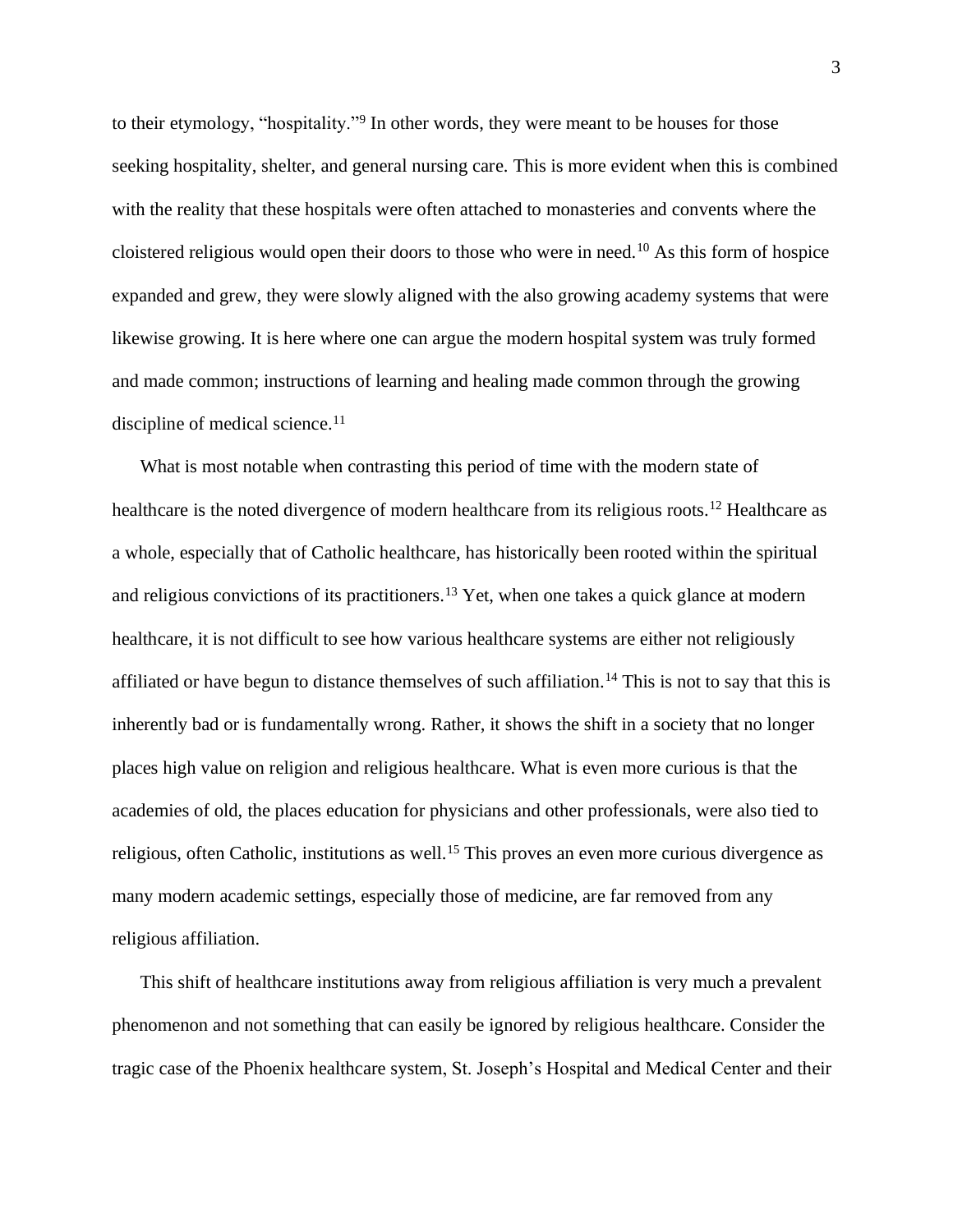abortion scandal.<sup>16</sup> In 2009, St. Joseph's was faced with a very difficult and morally complex case of a female patient in critical condition from complications in her pregnancy. Faced with this critical situation, the healthcare system's ethics team decided that it would be morally permissible to perform a therapeutic abortion to rectify the medical issue as there was no other method to treat the patient. The ethics team justified this as an appropriate usage of the principle of double effect and believed they were still within the moral permissibility granted through the *ERD*s and Catholic moral tradition.<sup>17</sup> However, the healthcare system came under heavy scrutiny and criticism for performing what on the surface, was being considered "an abortion." As such, the local bishop excommunicated the hospital and no longer publicly call itself a Catholic hospital. This essay cannot discuss this case further due to length. But to summarize the general commentary and analysis regarding this case, many Catholic scholars note how the hospital was in appropriate ethical and moral action to do what it did.<sup>18</sup> This case is brought up here to illustrate how Catholic healthcare exists in a very narrow and, at times, uncomfortable position within both secular society and the Catholic community. Some Catholic healthcare systems are even having to forgo their Catholic affiliation due to no fault of their own; simply due to financial stability reasons or lacking the general ability to continue providing care<sup>19</sup>.

This is then the underlying ethical dilemma that Catholic healthcare has to contend with in the modern healthcare landscape. What ought Catholic healthcare do in order to preserve its presence in the modern healthcare landscape? Put another way, how must Catholic healthcare adapt its teachings, traditions, and understandings of healthcare to continue its practice of medicine? There are a number of choices, most of which are morally impermissible as they would entail too grave a level of cooperation, such as cooperating with secular healthcare systems and permitting interventions deemed morally impermissible, such as abortion and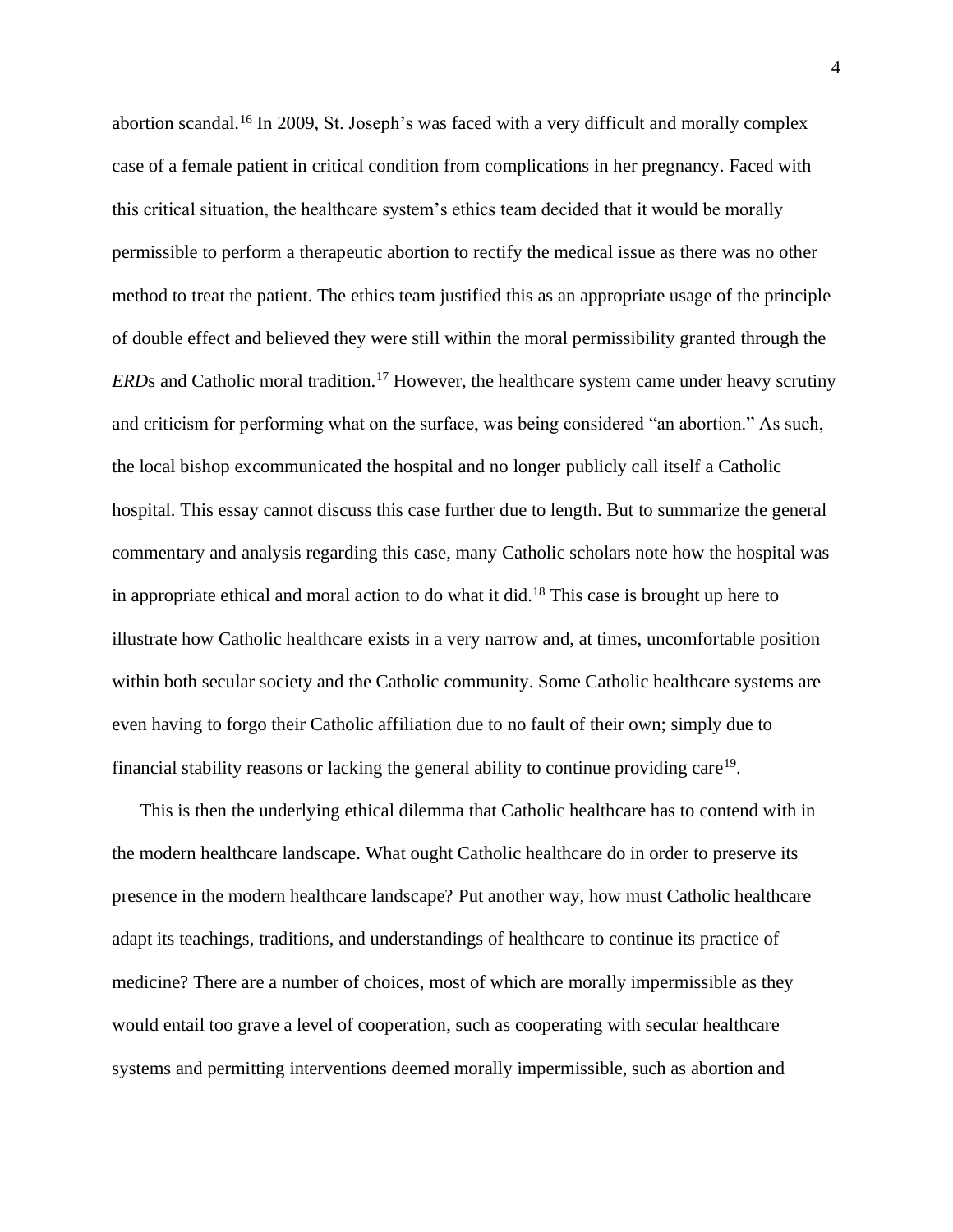euthanasia.<sup>20</sup> However, there is one source of wisdom that has guided Catholic healthcare through similar conflicts and can influence this discussion as well as provide a sort of compass moving forward to preserve Catholic identity in Catholic healthcare, Catholic healthcare mission.

## **2b. The Modern Turn of Catholic Mission**

Catholic healthcare has regularly been guided by its strong notion of mission.<sup>21</sup> However, it is markedly unique compared to other healthcare systems' missions. While there is no direct and authoritative definition of "Catholic healthcare mission," there are common themes among each Catholic healthcare institution's mission that can all be extrapolated into a common definition. At the heart of Catholic healthcare mission, hereby referred to as Mission, is always the desire to continue, further, and sustain the healing ministry of Jesus Christ. In general, this has been associated with the various miraculous healings that Jesus did during his public ministry; regularly healing the blind, the deaf, the lame, even raising the dead.<sup>22</sup> It does not take much analysis to realize that this mission is well encapsulated within the modern practices of medicine. As such, Catholic healthcare can say that it is keeping within this aspect of Mission well. However, this surface level of analysis does a deep disservice to properly define Catholic healthcare mission.

The most recent resurgence of mission within the Catholic healthcare sphere is most associated with the continued presence of Catholic healthcare among the growing secular ideology of healthcare. One definition of Mission is specifically to "extend the healing ministry of Jesus Christ."<sup>23</sup> This operative word of "extend" is most crucial as it indicates not only the provision of healing but also carrying it forward in a manner associated with Jesus and the Christian moral tradition. As such, mission within Catholic healthcare must also consider and uphold its continued presence. This what can be considered the modern turn of Catholic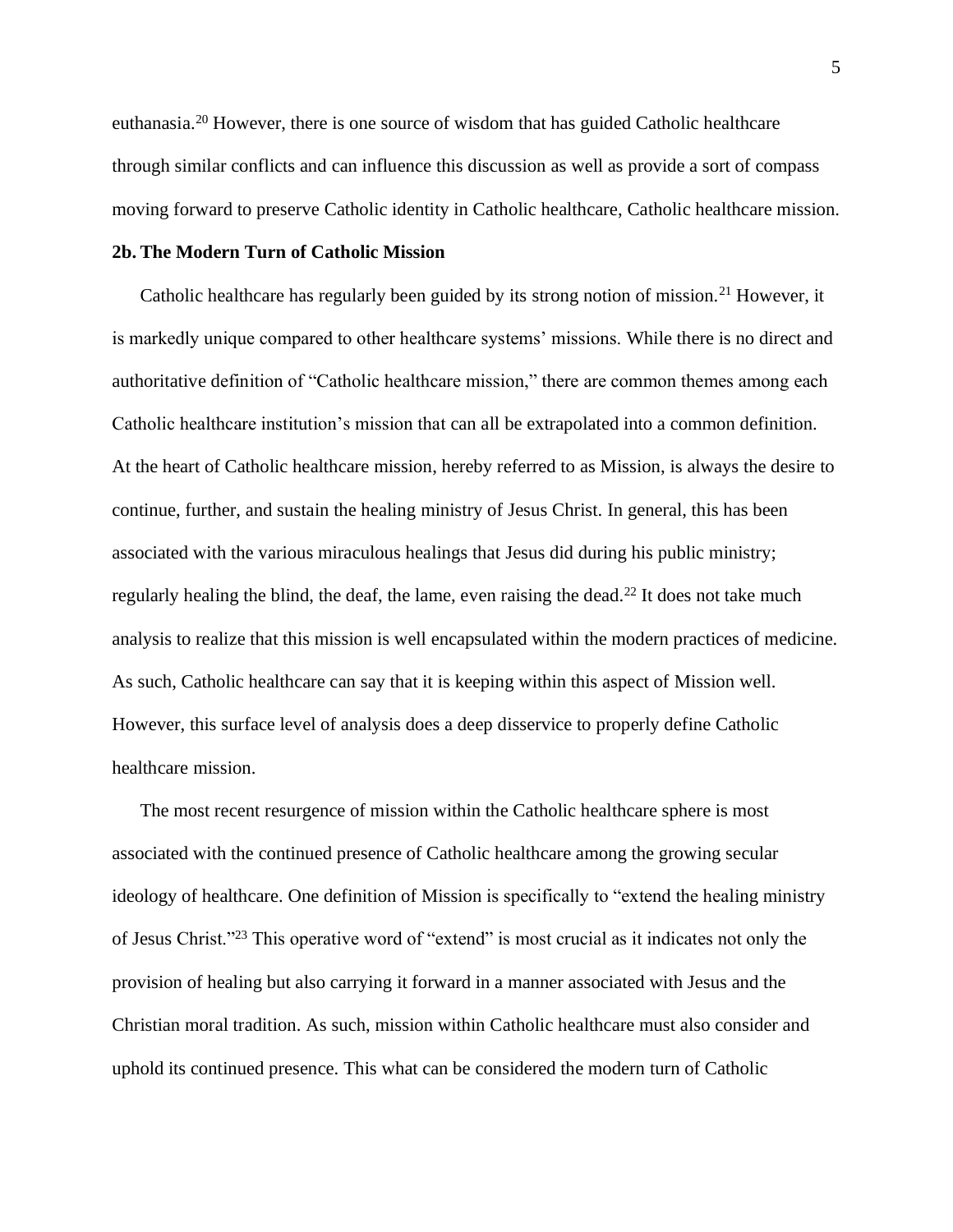healthcare mission. Throughout its history, Catholic healthcare has had to contend with a number of ethical challenges to its form of medical practice. Throughout the late 1900s, these challenges were the various medical technologies that extended the ability of a human body or hasten the death of a person, to give some cogent examples. <sup>24</sup> As such, Mission began to discern and deliberate how these new technologies ought to be adapted into or rejected by Catholic healthcare. Even as the time of writing, there are still questions about these and even more rising/unknown technologies and if they can be truly aligned with Mission.<sup>25</sup> However, at the time of writing, one prominent yet least discussed challenges for Catholic healthcare is its continued presence in modern society.<sup>26</sup> This certainly is within the realm of Mission and arguably is best answered by it. Referring back to the definition presented earlier, Mission includes the extension, growth, and furthering of Catholic healthcare. This must not be limited to the simple growth of medical technologies. Rather, Mission must explore and discuss how Catholic healthcare as a whole must grow and adapt to sustain itself in modern society. This is the piece of this ethical conflict that Mission must respond to, identifying the morally permissible actions that can be taken to sustain Catholic healthcare.

One drastic method to achieve this continued presence is to allow for the total merger of Catholic healthcare into a non-religiously affiliated healthcare system.<sup>27</sup> While indeed an option, it might not be the most appropriate. There is room utilizing the Catholic moral principle of Cooperation to allow for the merging of Catholic healthcare institutions with larger secular healthcare systems.<sup>28</sup> However, this does require a great deal of organizational effort to ensure the appropriate merging as all policies, both medical interventions as well as the broader organizational structures of secular healthcare, must require a great deal of attention to ensure the Catholic identity of the Catholic institution is not lost in the merger. However, mergers are not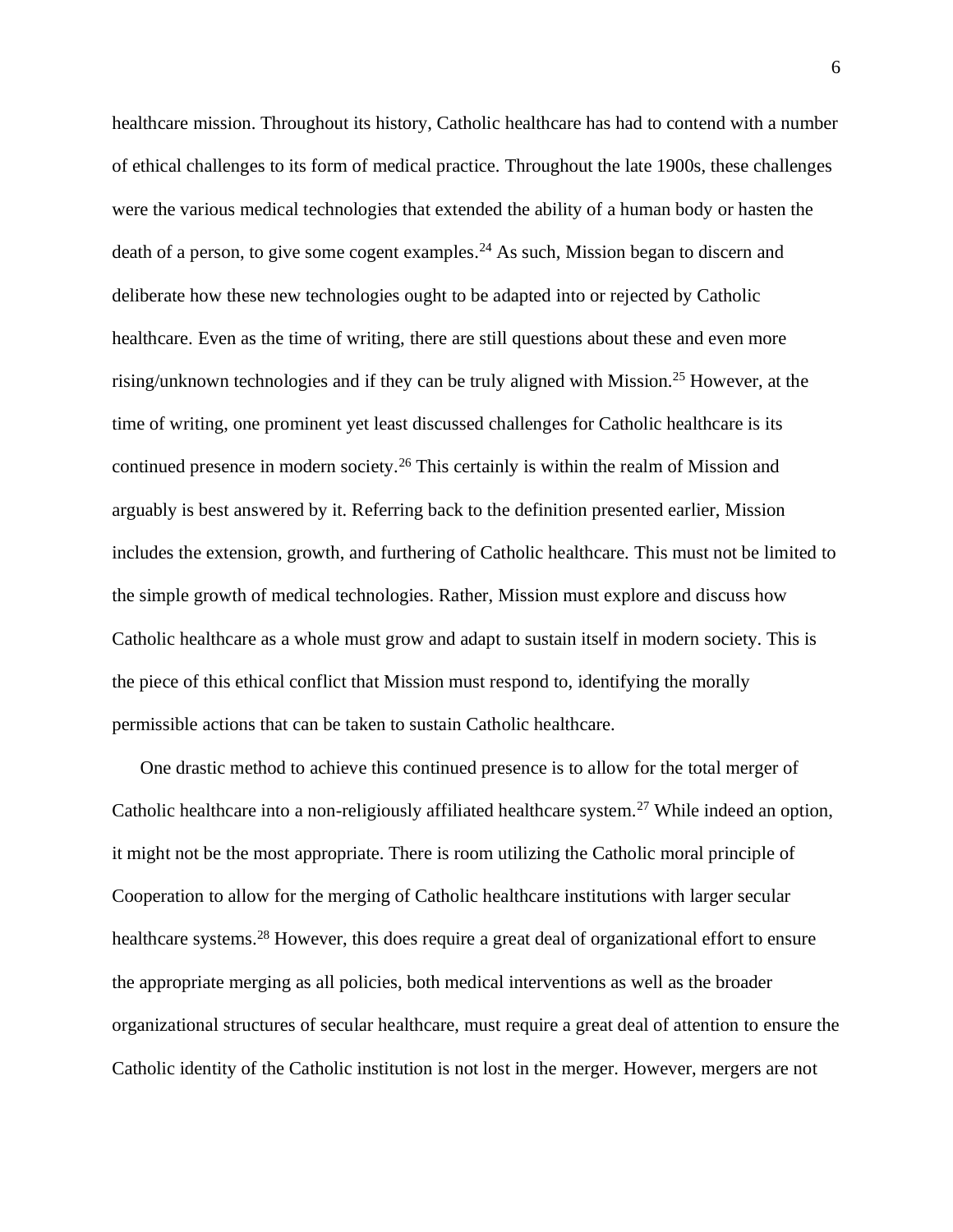terribly common. Certainly, they exist and are the only options for some Catholic healthcare institutions. While unfortunate, it is possible to persist the provision of healthcare through these means. Yet still, there exists a deeper issue underlying this need for a merger. Stepping back from the concept of a complete merger between a Catholic and secular healthcare institution, consider the question of why a merger is necessary to begin with. Some might point to the fiscal necessity of Catholic healthcare not being able to maintain margin. Some might point to the general decline in societal demand of religious healthcare as discussed above. Some still might point to the apparent limited nature of medical interventions provided by Catholic healthcare. Given all these reasons, there is an underlying thread that can be pulled upon to bring things into focus, Catholic healthcare does not know its place in the broader healthcare society.

With the shift of healthcare as a whole into a more business-oriented institution, Catholic healthcare, a system that is extremely mission-focused, begins to lose its identity.<sup>29</sup> Catholic healthcare is not meant to make money for shareholders. It is not always on the cutting edge of research medicine. It doesn't aim to bring about total societal change or evangelize through medicine. Rather, its goal is and always has been Mission, "to extend the healing ministry of Jesus Christ."<sup>30</sup> As such, Catholic healthcare has been in something of an "identity rut" as of late. It has been doing its best to practice medicine as best as it can, but it has been static in its "extension" of healthcare to those who need it. This is not to say that Catholic healthcare ought to adapt the practices of secular healthcare; to "become like any other hospital." Quite the contrary. Certainly, some who are not of religious leaning have questioned and challenged Catholic healthcare's continued presence in society because they are of the understanding that Catholic healthcare is no longer necessary or is self-contradictory and therefore invalid of a moral-ethical position.<sup>31</sup> However, it is of the author's opinion that these challenges and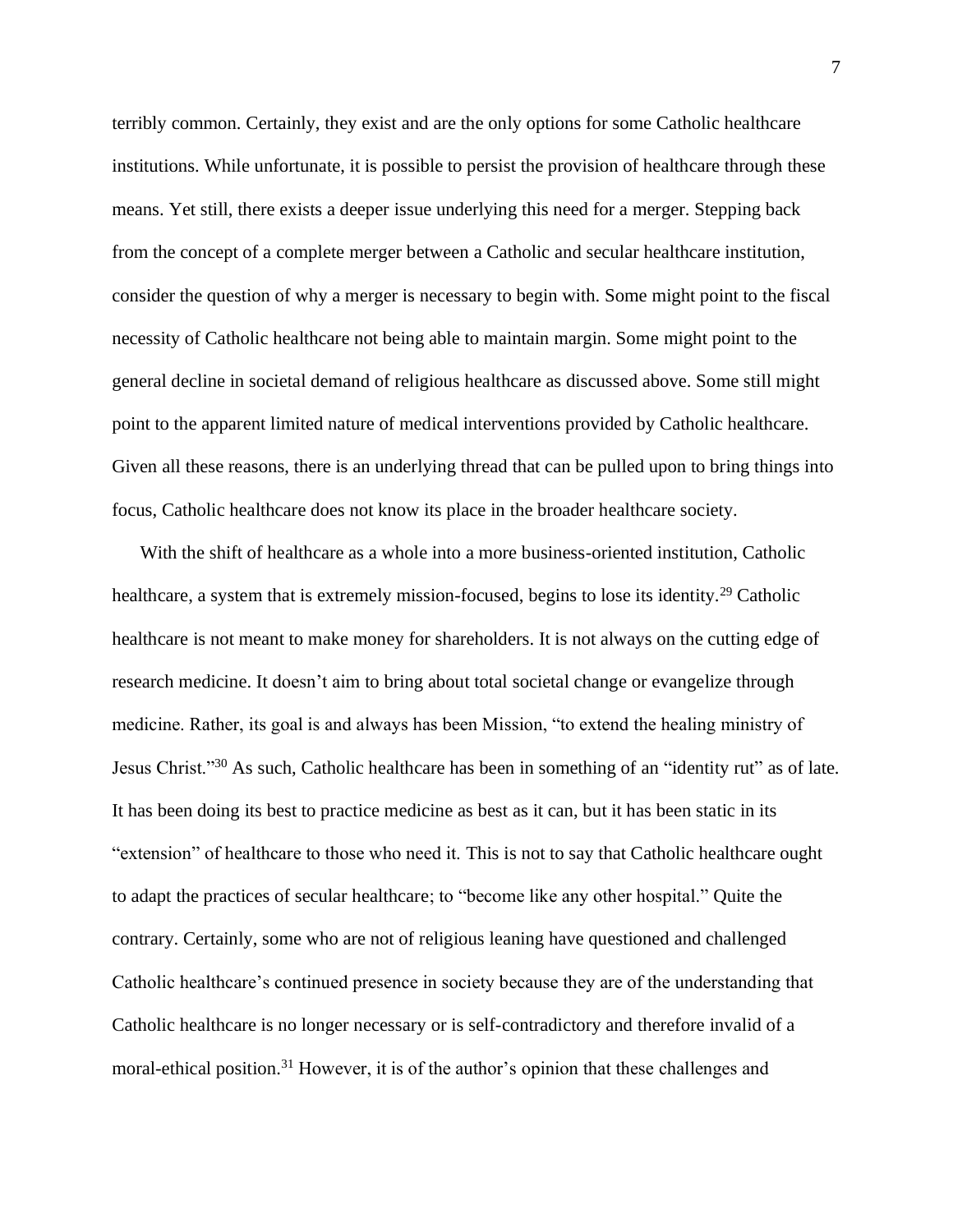questions posed to Catholic healthcare are rooted in a misunderstanding of the goals of Catholic healthcare. As such, this then becomes the avenue for Mission to take hold and clarify these often muddied and confused topics. In other words, Catholic healthcare mission's new goal in the current era of medicine is to make absolutely clear the goals and purpose of Catholic healthcare. Not to change Catholic healthcare, but to put a proverbial stake in the ground to illustrate what Catholic healthcare stands for, how it is different, and what it does better and more completely compared to other healthcare systems.<sup>32</sup> This then is the continued goals of this essay, to provide a concrete avenue for Catholic healthcare mission to advocate for, a major revision of the *Ethical and Religious Directives for Catholic Health Services.*

#### **3. The Strengths and Weaknesses of the Current** *ERD***s**

To provide some initial information regarding the *Ethical and Religious Directives* (*ERD*s), allow a brief discussion on the history of the document and its current authoritative position within Catholic healthcare. Originally published in 1981, the *ERD*s are a set of directives that provide direct guidance on common ethical and religious issues that occur within Catholic healthcare.<sup>33</sup> Each section in the *ERD*s opens with an introduction that help explain the subsequent directives. The directives themselves are typically short, straightforward guidance. This allows Catholic healthcare professionals, Catholic healthcare administrators, and the Catholic faithful to readily answer common questions they may have. This directorial nature allows the *ERD*s to be focused on providing quick guidance in times of great need where deep ethical discussions might not be readily available. Regarding their position in the Church and their moral authority, this requires a short discussion of the ecclesiastical structure of the Western Catholic Church. The *ERD*s were and still are published by the United States Conference of Catholic Bishops (USCCB). Due to the arrangement between bishops and the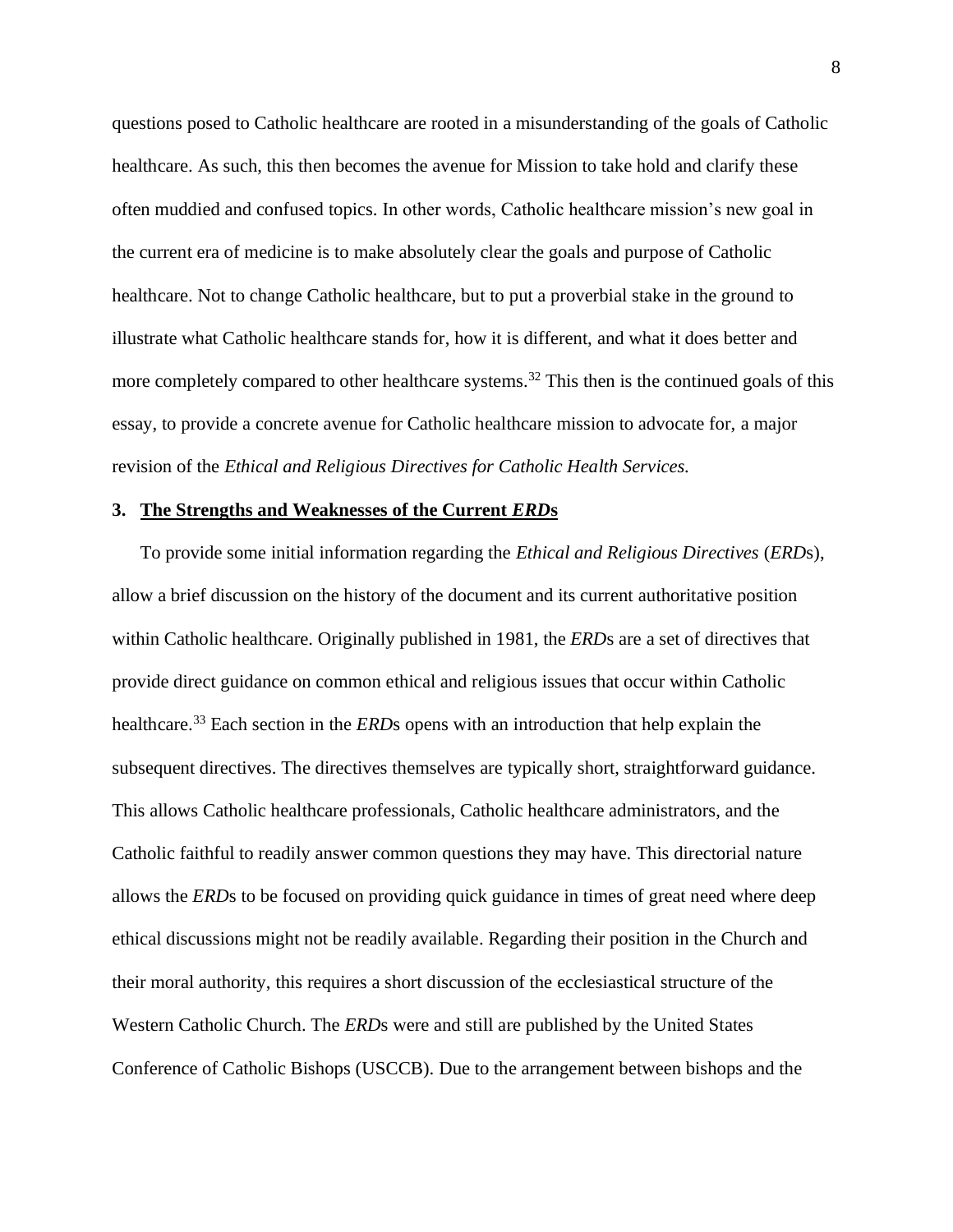authoritative theological bodies of the Church, the directives can exist as a sort of pastoral guidance Catholic faithful of the United States. <sup>34</sup> Furthermore, the *ERD*s declare that any Catholic healthcare institution within a US diocese is to abide by the *ERD*s as the sole provider of moral authority.<sup>35</sup> This declaration is somewhat dubious as the Catholic Church has rejected the notion that moral teachings are only to be passed down through a hierarchical structure in favor of a communion model. <sup>36</sup> As such, the *ERD*s already exist in somewhat questionable waters, despite their general authority being generally upheld. This must be kept in mind going forward as some of the strengths and weaknesses of the *ERD*s are rooted in this tension.

#### **3a. Strong in Principles and Virtues**

Having discussed the *ERD*s in general, it will be beneficial and necessary to discuss the current strengths of the *ERD*s to allow better understanding of what can and should be encapsulated in future editions as well as what must be focused on by Mission. As briefly discussed above, the *ERD*s provide a quick and straightforward understanding and guidance of what is typically very complex reasoning and theology. This allows for Catholic moral and ethical teachings to be accessible to everyone who may come in contact with Catholic healthcare.<sup>37</sup> Furthermore, despite their brief nature, the *ERD*s are strong in and well equipped to display Catholic principles and values. For example, consider the directives regarding human dignity.<sup>38</sup> The Catholic moral tradition is very rich and deep regarding its understanding of human dignity. These understandings in their totality are far beyond what can be discussed in this essay. Yet, despite this depth of knowledge, the *ERD*s are still able to provide brief discussion and guidance on how to approach aspects of human dignity. For most cases, this is often sufficient enough to prime the providers and those participating in care. Any more than what is provided runs the risk of overwhelming all involved and can delay decision-making.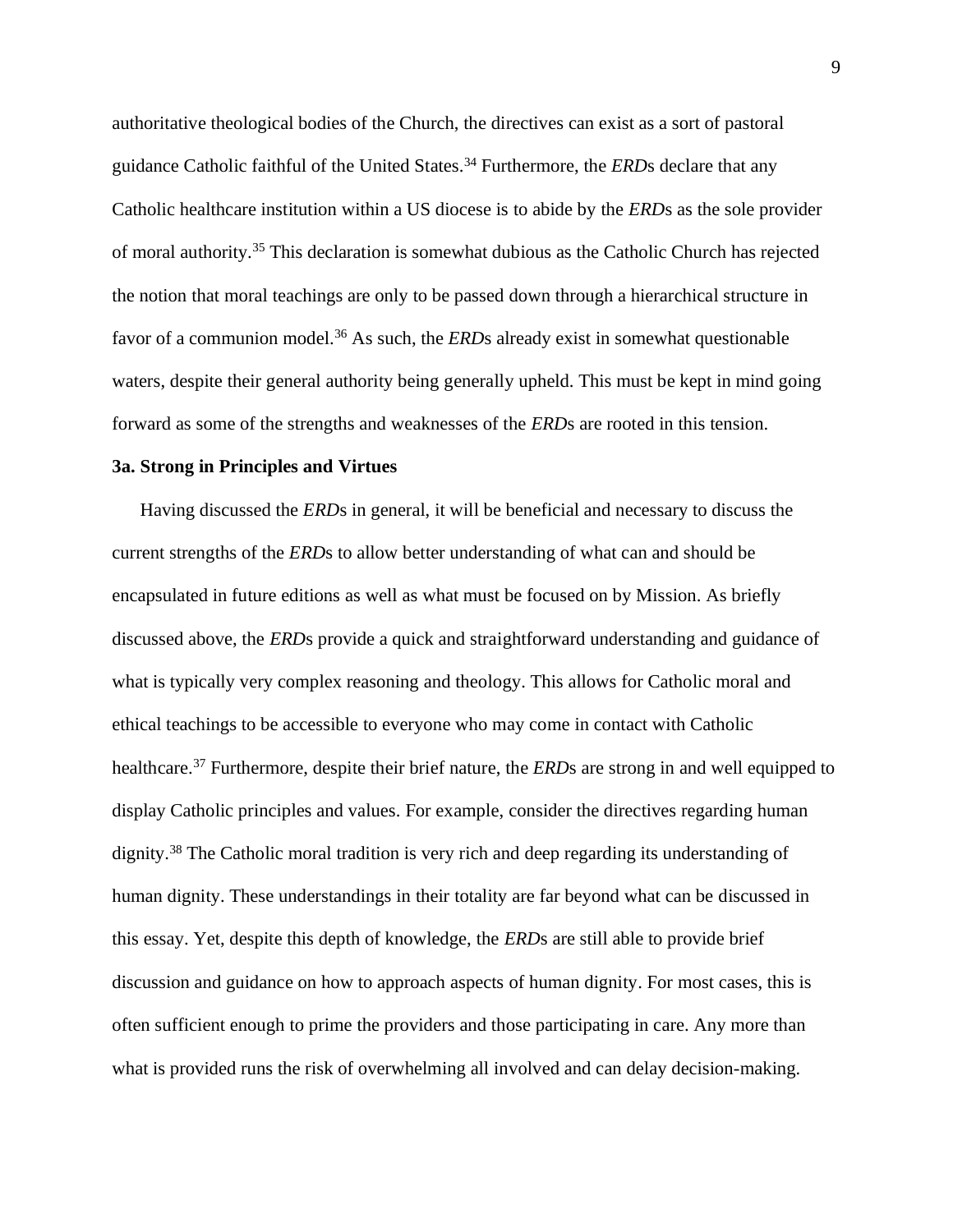Another strong aspect of the *ERD*s is in their directorial nature. The *ERD*s are written as an authoritative set of directives. <sup>39</sup> This might be off-putting for some, especially those who are not of similar religious conviction. However, this aspect of the *ERD*s illustrates how strong the values are in Catholic healthcare and the broader Catholic moral tradition. Within the Catholic faith, there are some medical interventions that are entirely against the Catholic moral tradition, such as euthanasia or physician assisted suicide.<sup>40</sup> These interventions and their respective rejection on the ground of the Catholic moral tradition are well discussed and explained throughout the *ERD*s.<sup>41</sup> As such, the *ERD*s prove themselves to be strong in their display of Catholic moral principles and virtues, primarily through their authoritative and directorial nature.

### **3b. Weak in Human Condition and Diversity**

However, despite these strengths, there are a number of weaknesses that the *ERD*s possess. What is most prevalent when analyzing the *ERD*s deficits are their strong lack of sensitivity to the complexities of medical ethics. As mentioned above, there exist a number of medical interventions that will always be condemned by the Catholic faith.<sup>42</sup> However, a great deal of other medical interventions and technologies are far more ethically and morally complex than the *ERD*s demonstrate.<sup>43</sup> Consider directive 58 in the *2018* edition of the *ERD*s. In short, the directive states that, in principle, there is a moral obligation for food and drink throughout a patient's life, including the provision of medically assisted nutrition and hydration, even for patients experiencing a persistent vegetative state.<sup>44</sup> This directive is very narrow in its focus, arguably too narrow and restrictive. This is not because the directive itself is wrong, but rather, the directive is inappropriately understanding the Catholic moral tradition. To illustrate this, allow a careful description of the Catholic moral teaching regarding ordinary/extraordinary care.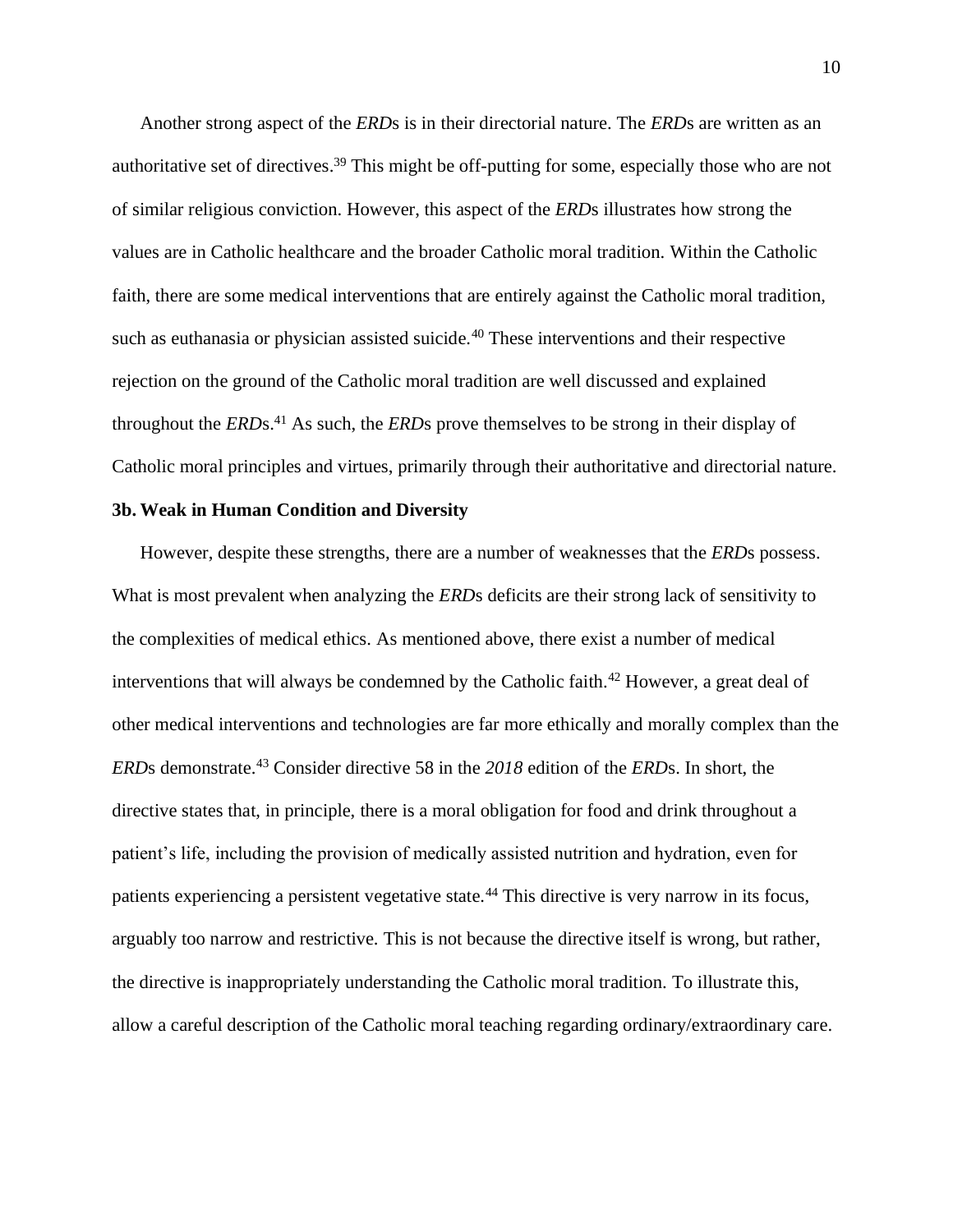For Catholic healthcare ethics, there exist two categories of care; that which is ordinary and, conversely, extraordinary. Ordinary care is care of which is morally obligatory as it is essential to the perseveration of life.<sup>45</sup> This includes routine medical interventions, life-sustaining interventions, and other care that can be determined as ordinary. However, there are criterion that allow what would be determined as ordinary to be determined as extraordinary. These criterion are care that poses too great a physical, emotional, spiritual, social, or financial burden on the patient and/or community.<sup>46</sup> This then allows the patient to no longer be morally obliged to receive such care. In other words, the patient can forego these interventions without violating one's own moral obligation to preserve self.<sup>47</sup> In modern parlance, this concept is known also as proportional/disproportional means of care. However, the Catholic understanding of ordinary/extraordinary is unique in its explicit usage of morality. Due to this complexity of ordinary/extraordinary care, it becomes more clear that no type of care can be determined as always morally obligatory. Somewhat contradictory, this notion of ordinary/extraordinary care is at the heart of directive 59, the directive immediately after the one that determined medically assisted nutrition and hydration as always morally obligatory.<sup>48</sup>

Given this discussion, it becomes clear that the directorial nature of the *ERD*s is highly antagonistic to the nature of Catholic teaching. Catholic teaching does have strong principles and values, especially regarding how one ought to live one's life.<sup>49</sup> However, this does not mean that these teachings can nor should be reduced down to single-sentence directives.<sup>50</sup> This method of conducting ethics is far too reductive and oversimplifies what is often a great deal of rich teaching from the Catholic faith. Furthermore, the *ERD*s are also antagonistic to the lived experiences of the Catholic faithful.<sup>51</sup> As much as the Catholic faith would like to think receiving healthcare is a straightforward process, there are often a great deal of complications that prevent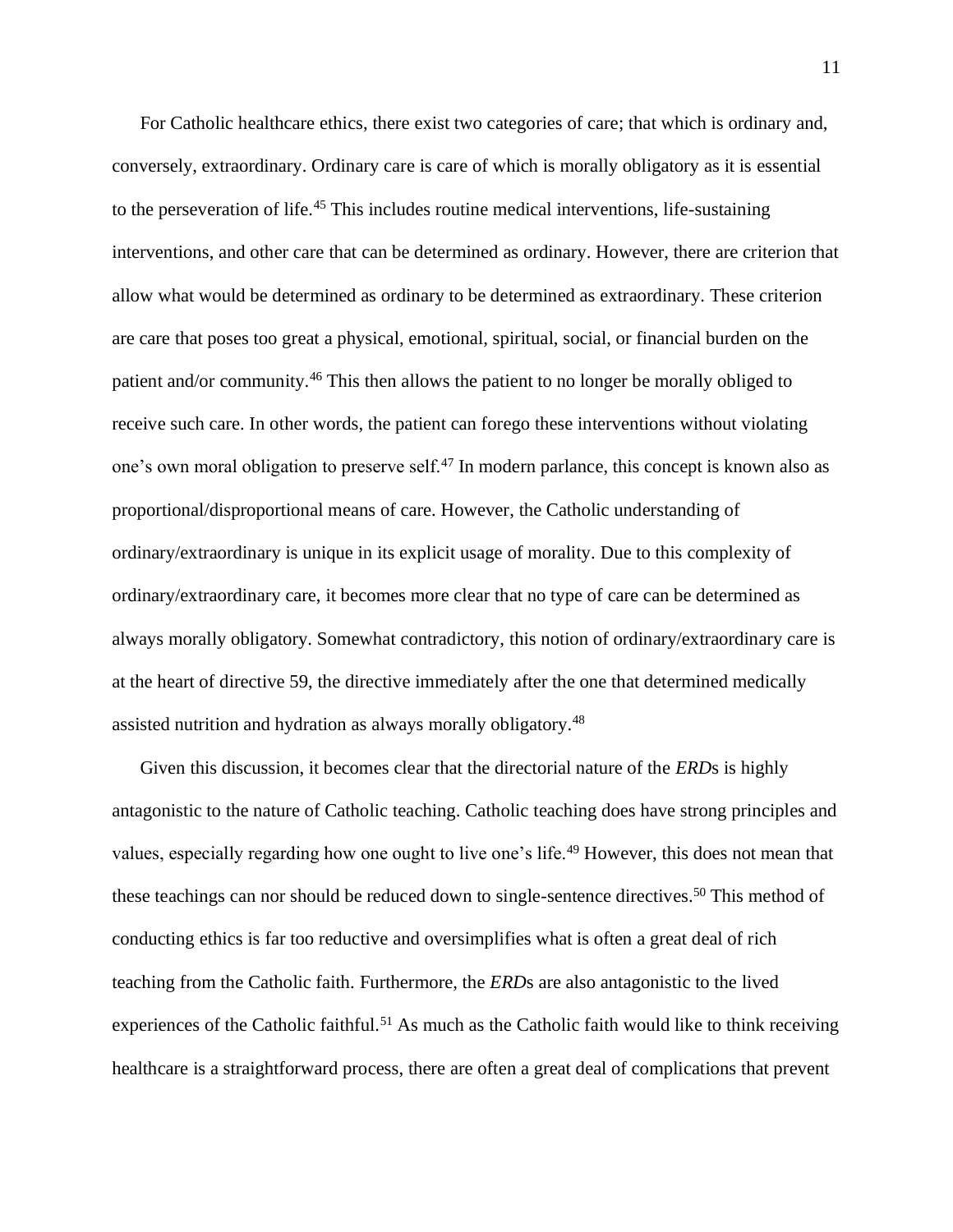the simplification of a person's care into a concise list of directives.<sup>52</sup> Consider, again, directive 58 regarding a PVS patient. While the patient may have agreed that MANH is a morally obligatory form of care, the care team might conclude that death is imminent and MANH is only prolonging the dying process and therefore can be considered morally optional, or extraordinary.<sup>53</sup> Or consider a patient who is on intensive life-sustaining measures. The patient might have previously stated that all life-sustaining measures should be done and are to never be removed. This is somewhat in line with the notion that life is sacred and could be aligned with directive 56 & 58.<sup>54</sup> However, the underlying rationale behind the Catholic notion of the sanctity of life and the patient's understanding of this notion might be radically different and extremely complex.<sup>55</sup> The *ERD*s do not have space for this type of discussion, this facilitation of ethics, this exploration of values and goals. The *ERD*s are, unfortunately, highly specific and lack the ability to engage with the human condition and its never-ending diversity. Again, this is not necessarily a negative. Medical professionals might require a more concise and straightforward definition/directive as they might only be primarily concerned with whether or not the institution is allowed to perform the intervention. But for those in ethics and Mission, a framework presentation of these directives is imperative as without it, there is a gap between what is directed and what is experienced. In other words, there is little room for interpretation and deeper understanding without a proper framework to turn to.

#### **4. The Need for a New Edition of the** *Ethical and Religious Directives*

Given the above discussion, it's difficult for ethicists and Mission workers in Catholic healthcare to further guide Catholic healthcare institutions as the broader healthcare landscape changes. As such, there have been some scholars of Catholic healthcare that suggest changes for future editions of the *ERD*s to best serve these two aspects of Catholic healthcare.<sup>56</sup> These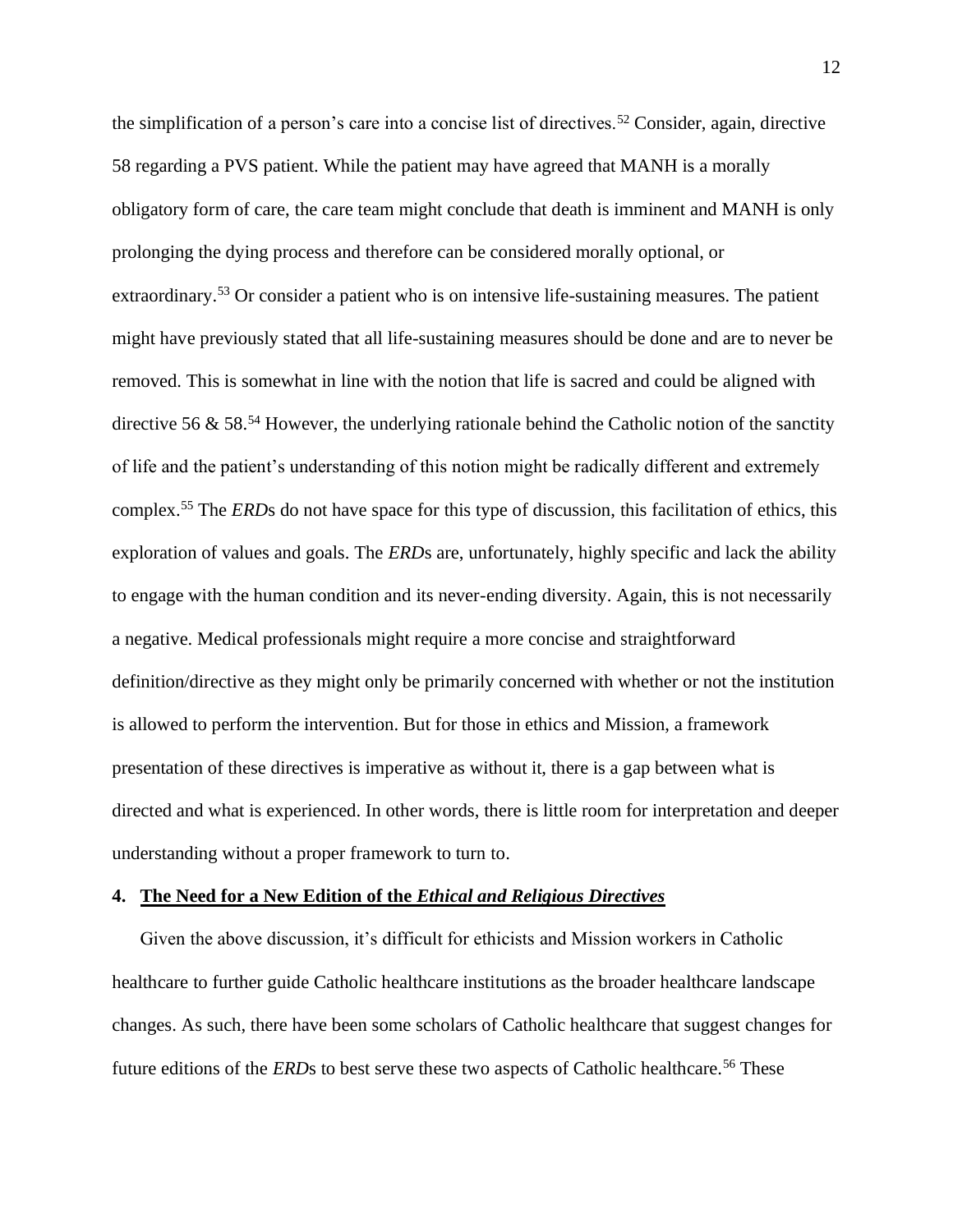changes can be categorized into two major groups, the changes for pastoral reasons and changes for ethical reasons. These two are certainly not the only categories that can be made, but they categorize the various reasons well for this essay's discussion. As such, some arguments made by scholars are not well suited for this discussion and must be omitted.

#### **4a. A Pastoral Need**

The first major category of changes recommended for the *ERD*s are those of a pastoral nature. To briefly define it, pastoral care or to be pastoral is the sensitivity to the needs of those in care of the leading figure. In the Catholic church, this is generally understood as the duty of the pastor, somewhat self-descriptive. Even more broadly throughout Christianity, the term pastor can be generalized as the leader of a church. It is a pastor's duty to be deeply aware and understanding of the spiritual needs of the faithful. <sup>57</sup> It then becomes the pastor's duty to realize these spiritual needs through whatever means possible, typically adjusting the spiritual guidance provided during church services or providing spiritual guidance through counseling or events. Within Catholic healthcare, this notion of pastoral care becomes more complex as Catholic healthcare has duties to care for both the physical and spiritual needs of the person. Certainly, secular healthcare can provide spiritual care. But it is not as integrated as a religiously affiliated healthcare system such as that of Catholic healthcare. Catholic healthcare therefore looks at the notion of pastoral care in somewhat of a unique way.<sup>58</sup> It is the understanding that the care provided within a Catholic healthcare institution must equally consider physical and spiritual needs. It is very much improper if Catholic healthcare were to put one over the other.

What is curious about the current edition of the *ERDs* is their lack of understanding of the uniqueness of the human person and human conscience. The Catholic church has always held that God reveals moral truth through faith and reason.<sup>59</sup> This has a consequence that the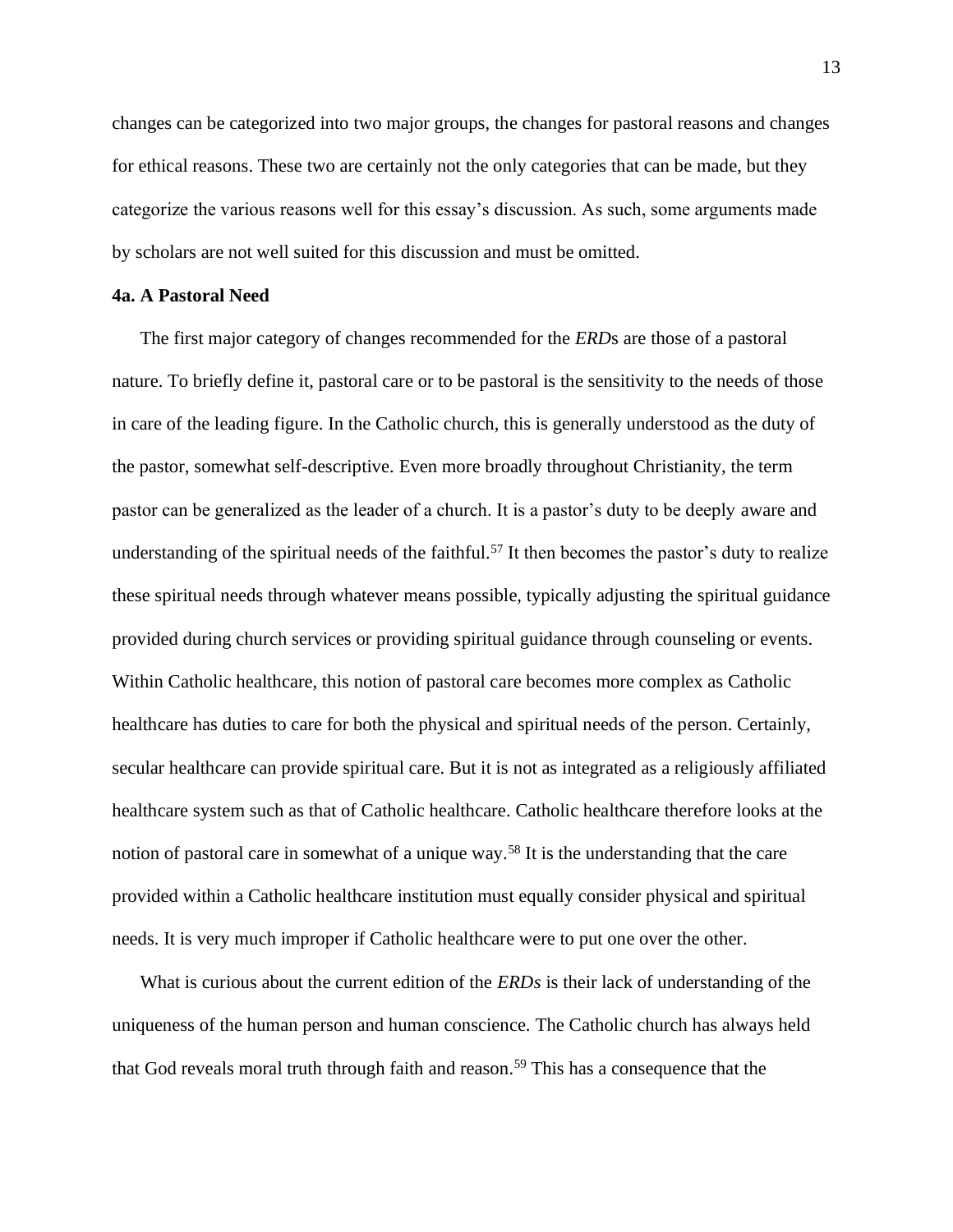individual person can form one's own conscience and act on that conscience if it has been well informed.<sup>60</sup> This understanding of the individual conscience is notably absent from the current edition of the *ERD*s. Rather, they hold that they are the sole source of moral and ethical reasoning within Catholic healthcare.<sup>61</sup> There is even the precedent that all Catholic healthcare institutions are to follow them if they are to be considered Catholic.<sup>62</sup> This inability to factor the complexity of humanity and the lived experience of humanity creates a great deal of ethical and moral conflict within Catholic healthcare. While one would hope that all moral and ethics conflicts in healthcare are straightforward and with minimal interpretation, this is sadly not the case. Nearly every instance of moral/ethical conflict has multiple stakeholders, multiple values to consider of those stakeholders, even multiple levels of importance of those values.<sup>63</sup> As such, the current edition of the *ERD*s is a great disservice to the pastoral needs of patients entrusted to Catholic healthcare. A somewhat amusing consequence of this is that the current edition of the *ERD*s is also in conflict with itself.

By providing explicit directives, the *ERD*s are also in conflict with their own teachings. More specifically, directive 1, that states Catholic healthcare must be modeled after Jesus Christ.<sup>64</sup> This alone is not very descriptive. But consider again the concept of Mission in Catholic healthcare; "to extend the healing ministry of Jesus Christ." <sup>65</sup> This conflict might not be as evident as others mentioned in this essay. As such, to clarify, consider the multiple stories of Jesus healing on the Sabbath. In brief, most accounts of this story detail how Jesus came across a sick person in need of healing. <sup>66</sup> Given the deep need of healing, Jesus provided this healing despite work being forbidden on the Sabbath. Upon seeing this, the elders of the Jewish community came and questioned Jesus on his clear breaking of the Sabbath rest as prescribed in Jewish law. However, this accusation of breaking the Sabbath was not according to the law of God, but rather the laws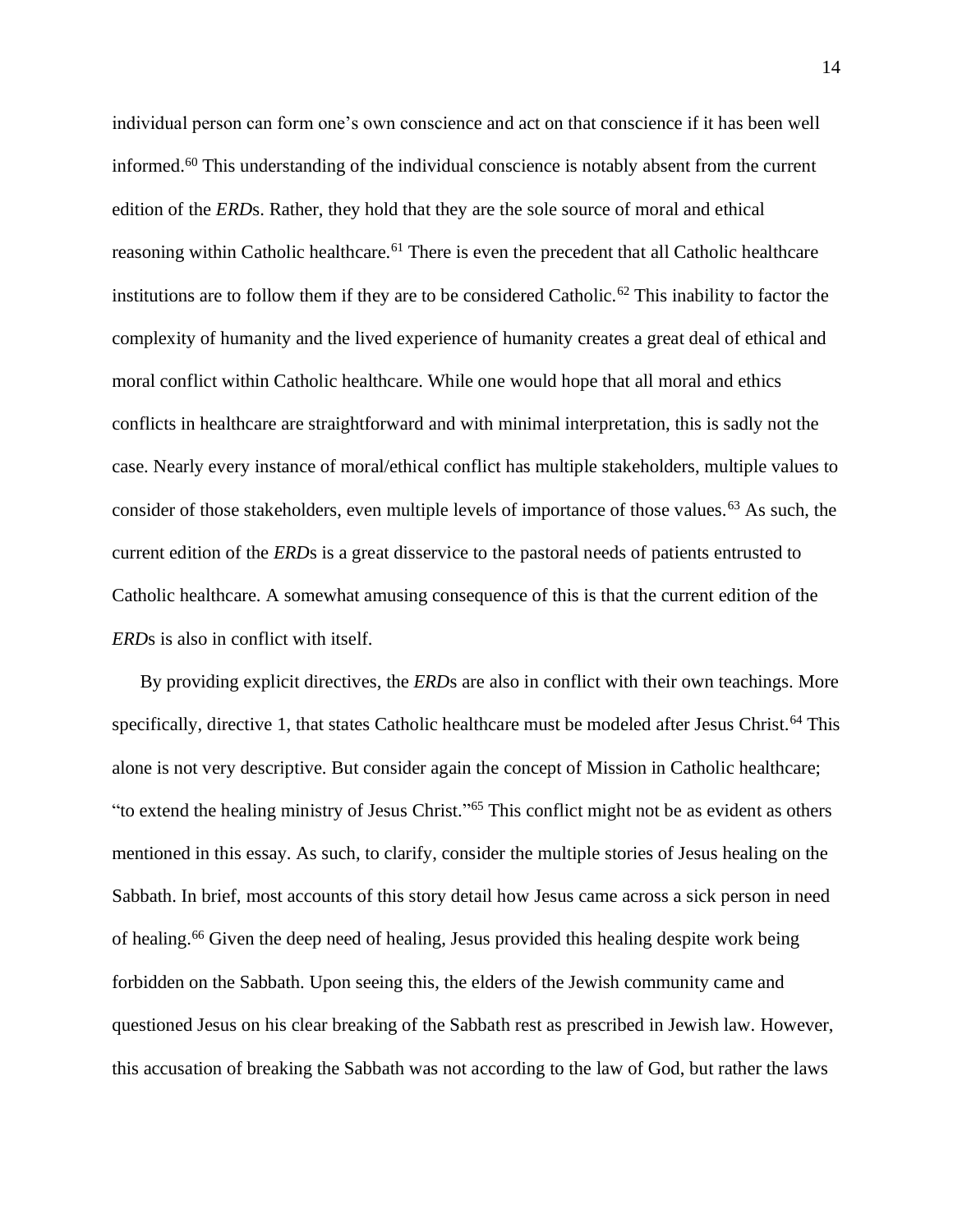created and enforced by man. As Jesus regularly stated, he came to fulfill the law, not destroy it.<sup>67</sup> As such, these stories serve as reminders that humanity is regularly at fault for creating rules and codes that are not of God, but rather interpretations of God's truth. Therefore, we must not get caught up in doctrine or law that it distracts or detracts from our relationship with God.<sup>68</sup>

Recall then directive 1. The *ERD*s are stating that Catholic healthcare must follow and be modeled after the example of Jesus Christ. Well, Jesus himself taught that manmade customs are not as important to God as one's relationship with God. This then creates a great deal of tension between the entire existence of the *ERD*s and the teachings of Christ. In other words, Christ himself taught that law and custom are secondary to relationship with God, yet the *ERD*s dictate that the directives described must be followed to be considered a "Catholic" healthcare institution. Again, the *ERD*s become almost entirely self-contradictory in their directorial nature and require a great deal of revision to resolve these tensions.

#### **4b. An Ethical Need**

The other major category for arguments in favor of another edition consist primarily of reasons from ethicists. The largest of these arguments is that the *ERD*s only have space for minimal ethics facilitation. To best explain this limited nature, consider a contrast between the *ERD*s and a well-known ethical framework such as Principlism. In Principlism, there are a set of principles from which one can analyze the ethics conflict.<sup>69</sup> From there, the values of all stakeholders can be impressed upon these principles and recommendations can be produced. While ambiguous and somewhat challenging to apply in a concrete fashion, there do exist specific approaches that can facilitate this process and provide more explicit guidance on how the principles ought to be applied.<sup>70</sup>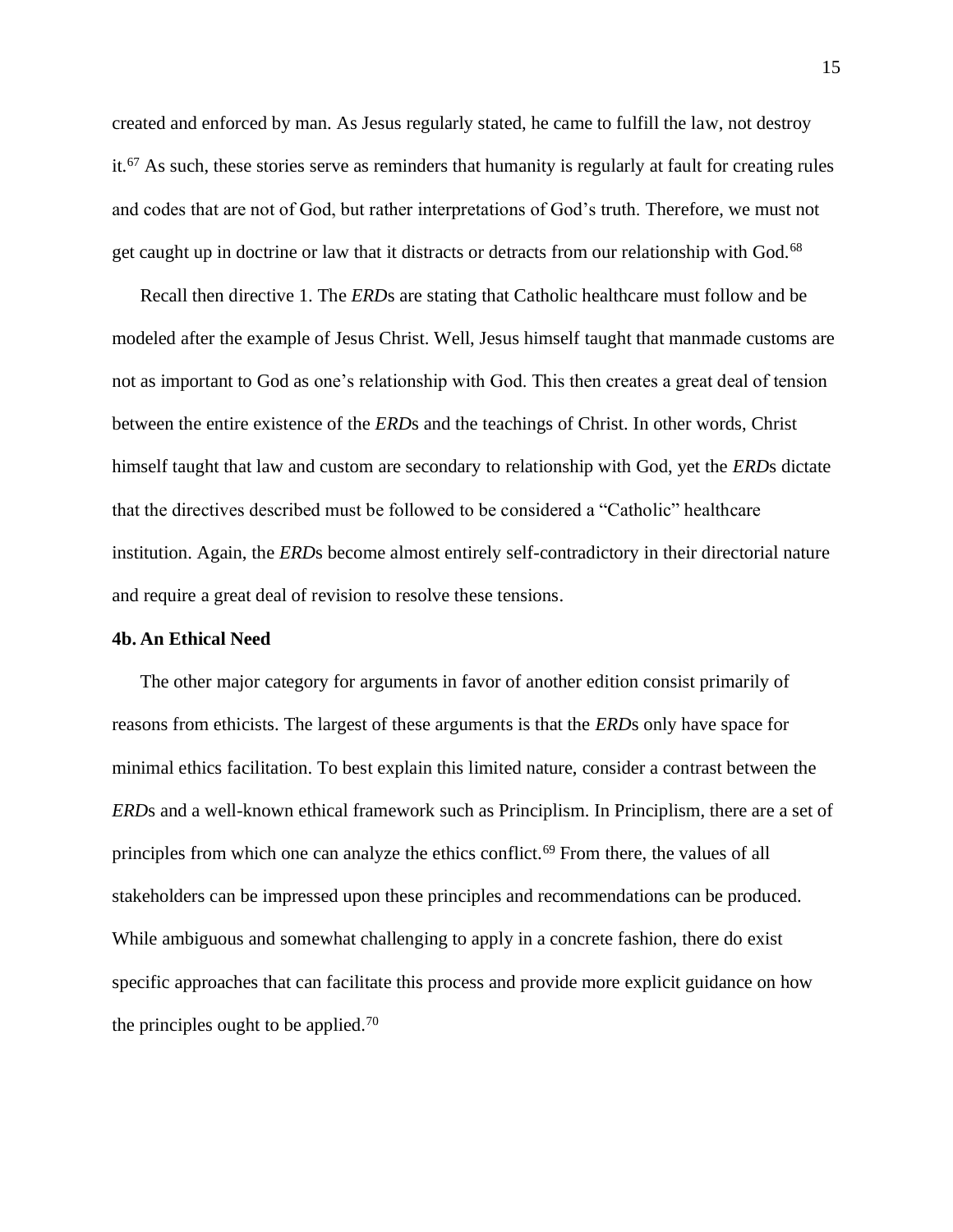Consider then the nature of the Catholic moral tradition and the *ERD*s. One can consider the Catholic moral tradition to be similar in concept to that of the principles in Principlism; a necessarily vague set of guiding concepts that can be further operationalized in a set of guidelines.<sup>71</sup> This then could be the understanding that some might have of the *ERD*s. They are a form of directed interpretation of the Catholic moral tradition. However, this is arguably a misguided understanding of the Catholic moral tradition. While there are a number of formalized understandings of the tradition, they are not intended to be taken as the only authoritative interpretation. Rather, the Catholic moral tradition itself is both a moral and ethical framework that can then be applied. The *ERD*s then ought not be reduced to explicit directives when the entirety of the Catholic moral tradition is so rich in and of itself as an ethical framework.

To continue the discussion of the complexities between Catholic and secular healthcare ethics, consider the nature of ethics frameworks themselves. In the broader realm of healthcare ethics, there is no one singular framework that can be utilized as a catch-all framework. Every framework has its own strengths and weaknesses. However, in Catholic healthcare there is only one framework, the Catholic tradition. As such, there is less room for adaptation compared to secular healthcare. Therefore, a more cohesive and holistic understanding of the Catholic moral tradition is necessary for ethicists to properly conduct ethics consultations.<sup>72</sup> However, the *ERD*s are not conducive to this as it provides only singular explanations of the Catholic moral traditions. This therefore restricts the ability of Catholic healthcare ethicists to conduct ethics facilitation, even within the Catholic moral tradition as discussed above.

Consider the nature of the role of secular ethics in non-religiously affiliated healthcare systems. These ethicists are not bound to a singular model or framework of ethics and can utilize whatever method is most favorable to the individual case, the system as a whole, or even the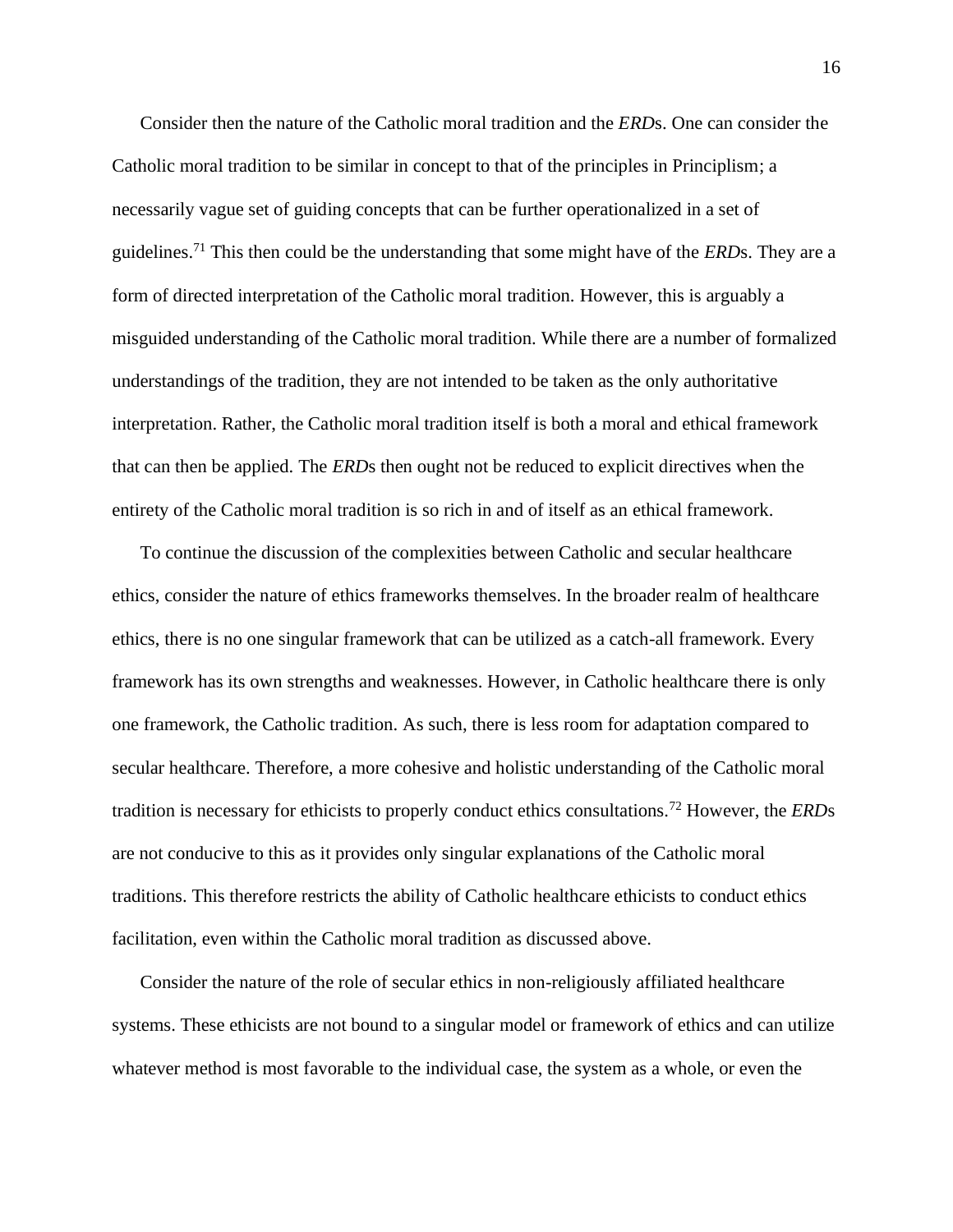method favored by the broader ethics community.<sup>73</sup> Secular ethicists conduct ethics based on the individual sets of values and their importance of the patient/proxy, the care team, and the healthcare system.<sup>74</sup> This is not so in Catholic healthcare according to the *ERD*s. The *ERD*s require adherence to the Catholic moral system through directives as the first level of ethical analysis, with the weighing of values coming secondary.<sup>75</sup> Again, unfortunately, this is where the shortcomings of the *ERD*s become apparent. Given the approach of the *ERD*s in providing singular interpretations of the Catholic moral tradition, it becomes ethically restrictive to not have a more open, framework-oriented application of the Catholic moral tradition for conducting ethics facilitation. To put this constraint another way, consider a case in a Catholic healthcare facility where an ethics consult is called. The ethicist begins the analysis of the case and refers to the *ERD*s in the deliberation phase of the consult. Given the restricted nature of the *ERD*s, the ethicist is only provided a singular understanding/application of the Catholic moral tradition when there can exist a number of various ethical options within it.

For this essay's discussion, consider a patient that is requesting artificial nutrition and hydration based on directive 58 that states there is a moral obligation to provide such an intervention. A good and wise Catholic healthcare ethicist will notice this and recognize this is a violation of the Catholic teachings regarding ordinary/extraordinary care. As such, when the ethicist meets with the patient and loved ones, there becomes a great deal of confusion on the part of the patient, the loved ones, and perhaps even the care team that are all of the impression that the *ERD*s are authoritative regarding the various ethical options. This then creates unnecessary ethical tensions both from within the institution and without. Certainly, it is acceptable for the USCCB to provide guidance for the Catholic faithful on how to best pursue their healthcare. But it becomes disingenuous for the USCCB to portray the *ERD*s as the only set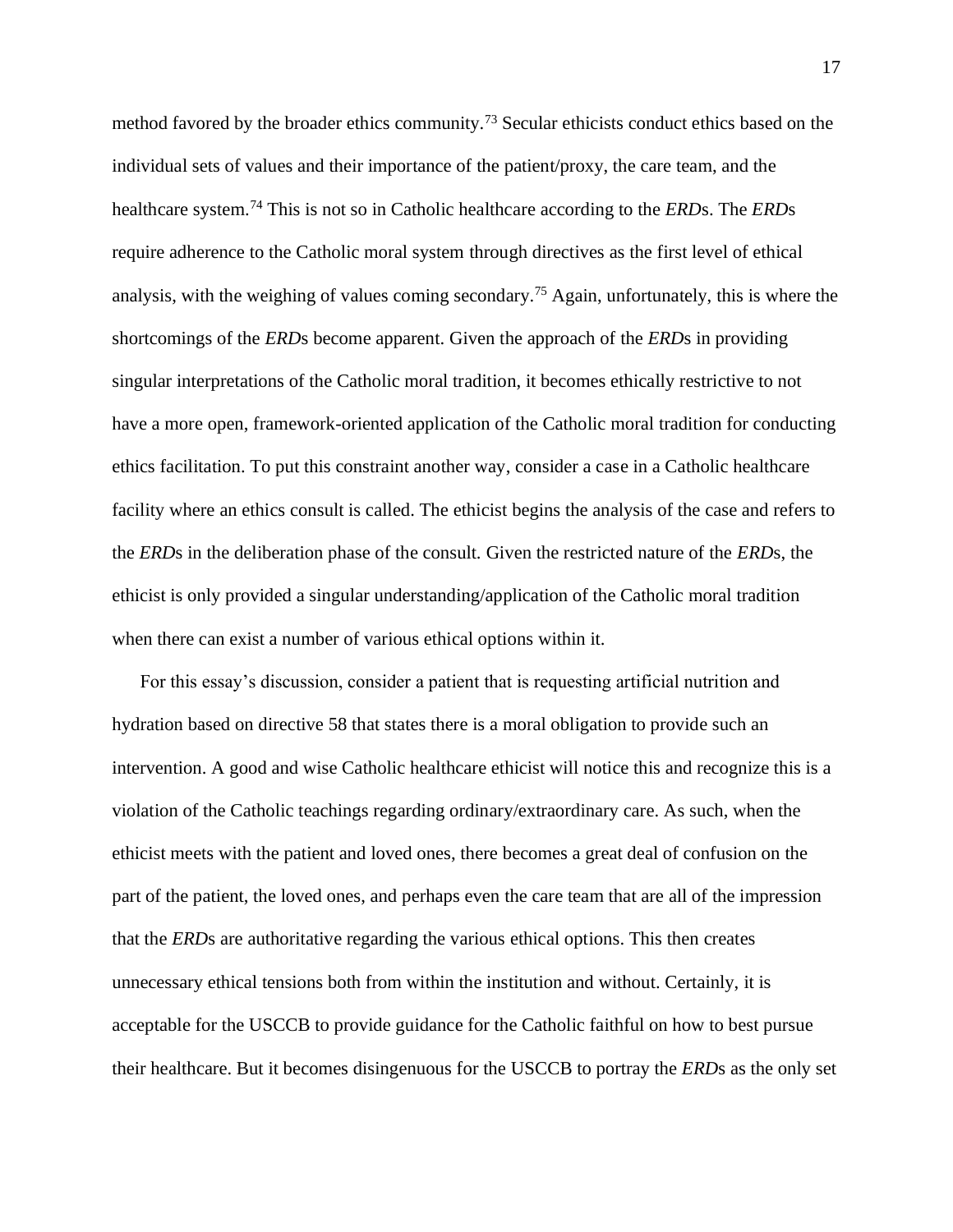of ethical options for the Catholic faithful.<sup>76</sup> What is even more striking about this reality of the current edition of the *ERD*s is that previous editions did include appendices and discussion to further explain and provide guidance on concepts that were more involved and required deeper explanation beyond single-sentence directives.<sup>77</sup> As such, it becomes almost a lesson in irony that the USCCB has previously recognized the Catholic moral tradition is far richer and more ethically complex that can be reduced for directives yet refuse to design guidance in such a manner. Therefore, there exists a precedent that the USCCB can revise the current edition of the *ERD*s into a moral-ethical framework as made evident by the appendices of previous editions. This then can allow for not only the ethicists practicing ethics in Catholic healthcare but also the Catholic faithful themselves to engage their Catholic faith more thoroughly and better inform themselves on Catholic ethical decision-making for their healthcare.

#### **5. How Mission and Ethics Must Cooperate to Sustain Catholic Healthcare**

Given the discussion throughout this essay, the question posed at the beginning, how must Catholic healthcare respond to the diminishing role of religious healthcare, still stands. One major step proposed to achieve this goal is through a major revision of the *ERD*s that serves the purposes of improved pastoral and ethical practices. However, this revision alone is not sufficient as an individual intervention to sustain Catholic healthcare. It is strong in clarifying Catholic healthcare ethics for those who participate in Catholic healthcare. However, it does not address the broader question of sustainability. This is where a joint effort of Catholic healthcare ethics and mission is necessary. In short, Catholic healthcare ethics can ensure that the assessment of the institution's values are appropriate within medical practice with Catholic healthcare mission ensuring the institution's alignment with the Catholic moral tradition.<sup>78</sup> In this way, Catholic healthcare can move its position at present from a state of a sort of defensive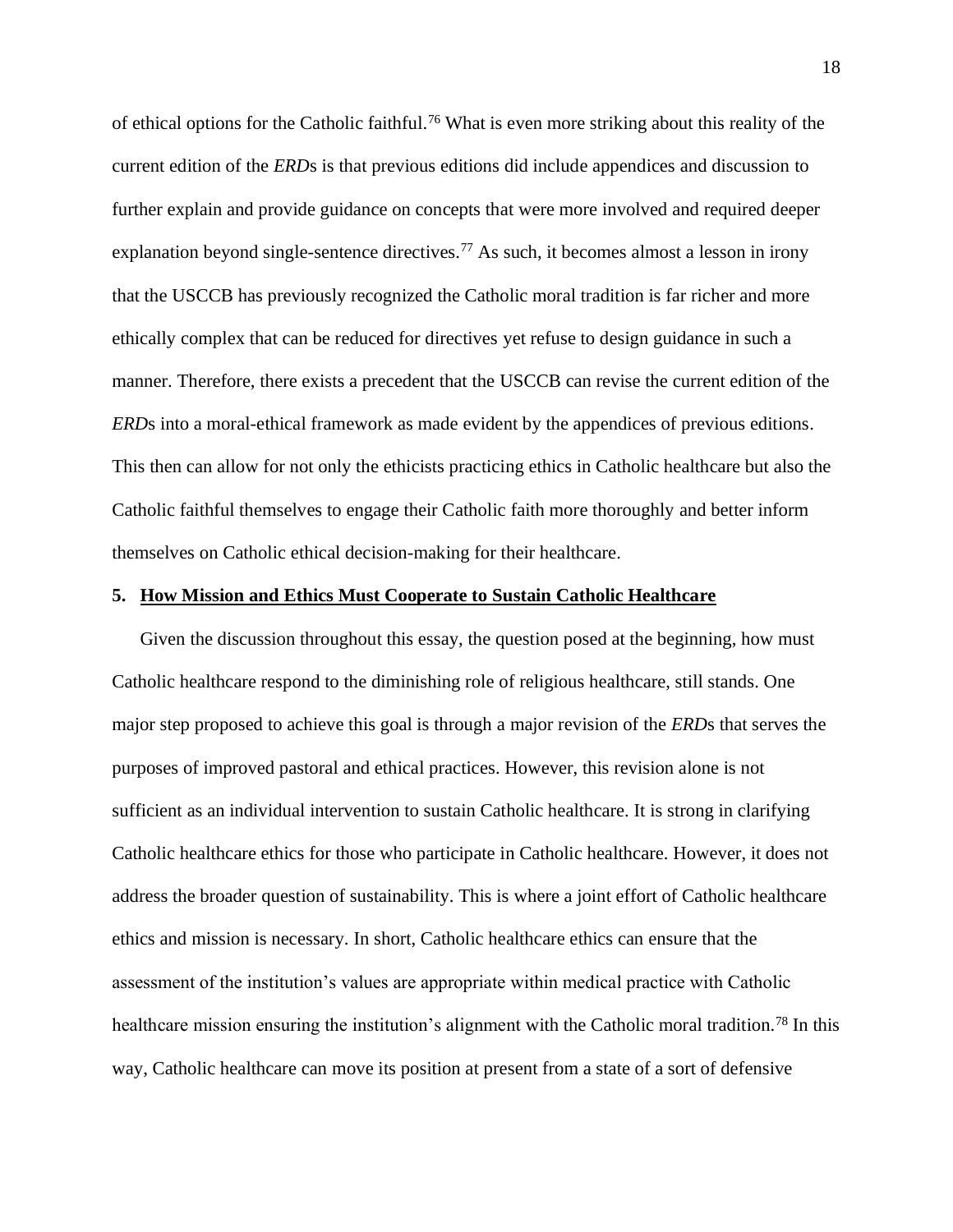position into an offensive position. In other words, rather than framing the issue as Catholic healthcare being under duress or threat of closure, it can instead frame the discussion as Catholic healthcare providing a unique and strong type of care not found in other health systems.<sup>79</sup> This is a very nuanced but important shift for the identity of Catholic healthcare that must be approached with a great deal of care and caution.

#### **5a. Catholic Values and Ethical Reality**

The first point of clarification that must be made with this reaffirming of Catholic healthcare identity is found in the clarifications between Catholic values and ethical reality. While certainly, Catholic morality should not and cannot be compromised, this does not preclude the ability of the Catholic morality to be developed, adapted, and consistently reinterpreted with new information and new insights.<sup>80</sup> Consider the largest revision of the Catholic church's structures and application of the Catholic morality, Vatican II. This meeting brough a whole host of changes in the Catholic church, from how the liturgy was held to the way fundamental aspects of Catholic theology were to be interpreted and applied.<sup>81</sup> As such, it is a strong disservice to Catholic healthcare to not consistently reevaluate and develop its ethical procedures alongside these ever-changing interpretations of Catholic values.<sup>82</sup> To provide a concrete example of this, consider the situation of Catholic healthcare and the growing provision of euthanasia in European countries. Some Catholic scholars are of the impression that providing euthanasia is a logical and moral extension of the Catholic value of respect for the human person and the duty to provide care.<sup>83</sup> While this interpretation is generally misguided, it still brings a strong example of how Catholic healthcare, and the Catholic moral tradition ought to constantly interact and be in dialogue to face the very complex and difficult realities of healthcare ethics.<sup>84</sup> Consider the tragic case of an expectant mother that is faced with complications in the pregnancy. As such, the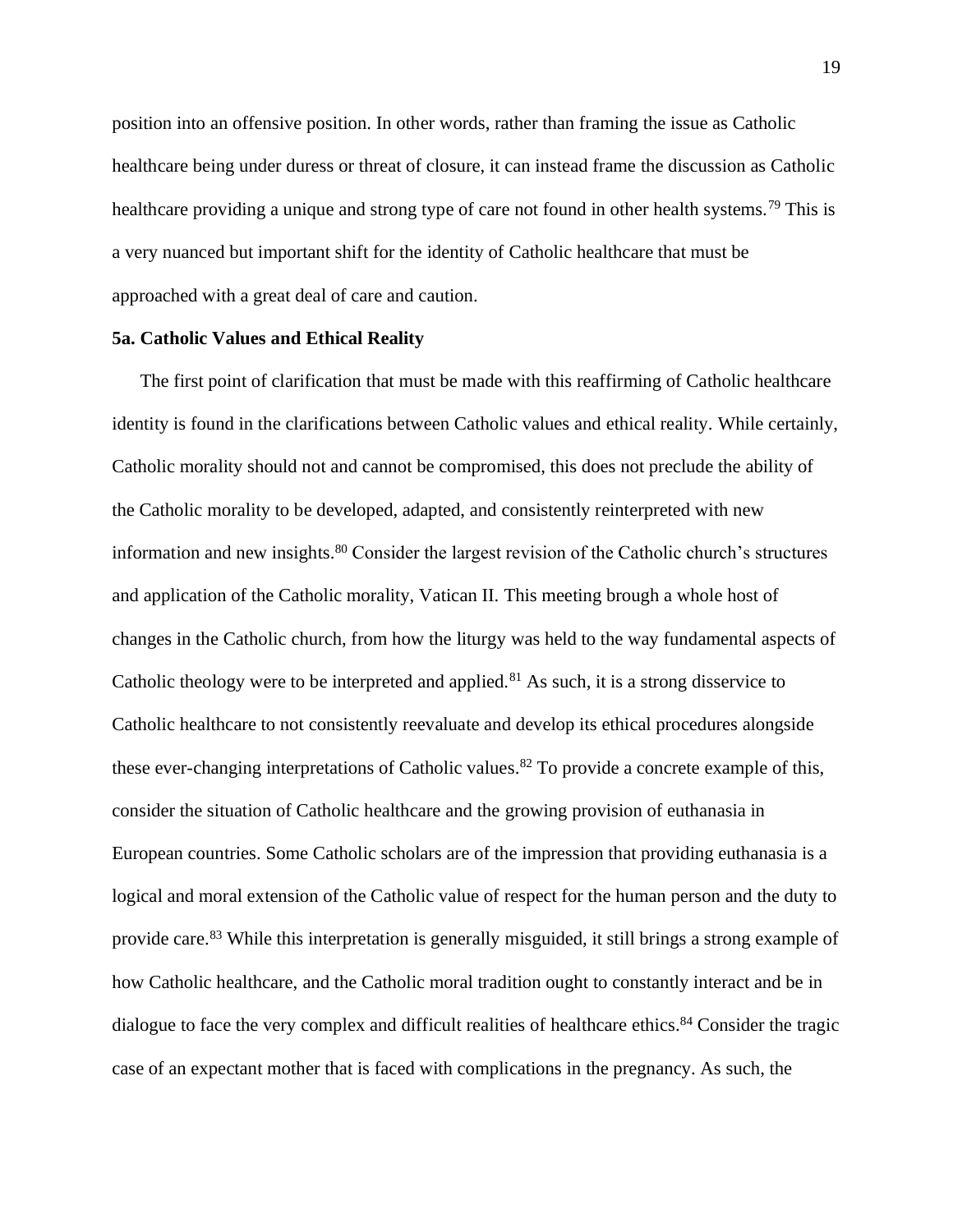options are to rectify the complication but risk losing the fetus or proceed without intervention but risk the life of both the mother and fetus. From a secular ethical perspective, the final decision is entirely up to the mother to determine how to proceed, regardless of the ethical approach. By contrast, there are some actions intrinsically wrong and cannot be allowed in Catholic healthcare.<sup>85</sup> But in this case, there are still a number of options that can be pursued, especially when analyzing the case through the principle of double effect.<sup>86</sup> Or even consider the case of a patient who is in intractable pain and suffering at the end of life. Some in secular healthcare ethics will argue that assisted death is permissible and obligatory if requested.<sup>87</sup> On the surface, a Catholic healthcare ethicist might scoff at this suggestion as it is well documented that this is not an option.<sup>88</sup> But exploring further into the Catholic moral tradition, numerous other options begin to arise that can still provide good end-of-life care without ever going into the realm of assisted death interventions.<sup>89</sup> All of this discussion has been in service of the point that the Catholic moral tradition is far more complex and rich than much of the publicly facing discussion might imply. Therefore, it becomes a very obvious, self-stating question of why is Catholic healthcare not operating in and promoting this ethically and morally diverse landscape?

Some might find it convenient to take the defensive position that Catholic healthcare ought not to engage at all, even in intellectual dialogue, with traditionally immoral actions/interventions, such as those in favor of euthanasia and other assisted death interventions.<sup>90</sup> However, this is not nor ever has never been the position of the Catholic Church. The Catholic church has always been in the position that it is a religion entrenched in the lived reality of humanity, in both faith and reason.<sup>91</sup> As stated by John Paul II, "faith and reason are two wings upon which the human spirit rises to the contemplation of truth."<sup>92</sup> As such, it is a denial of the Catholic faith to refuse to engage in ethical thought on topics even as well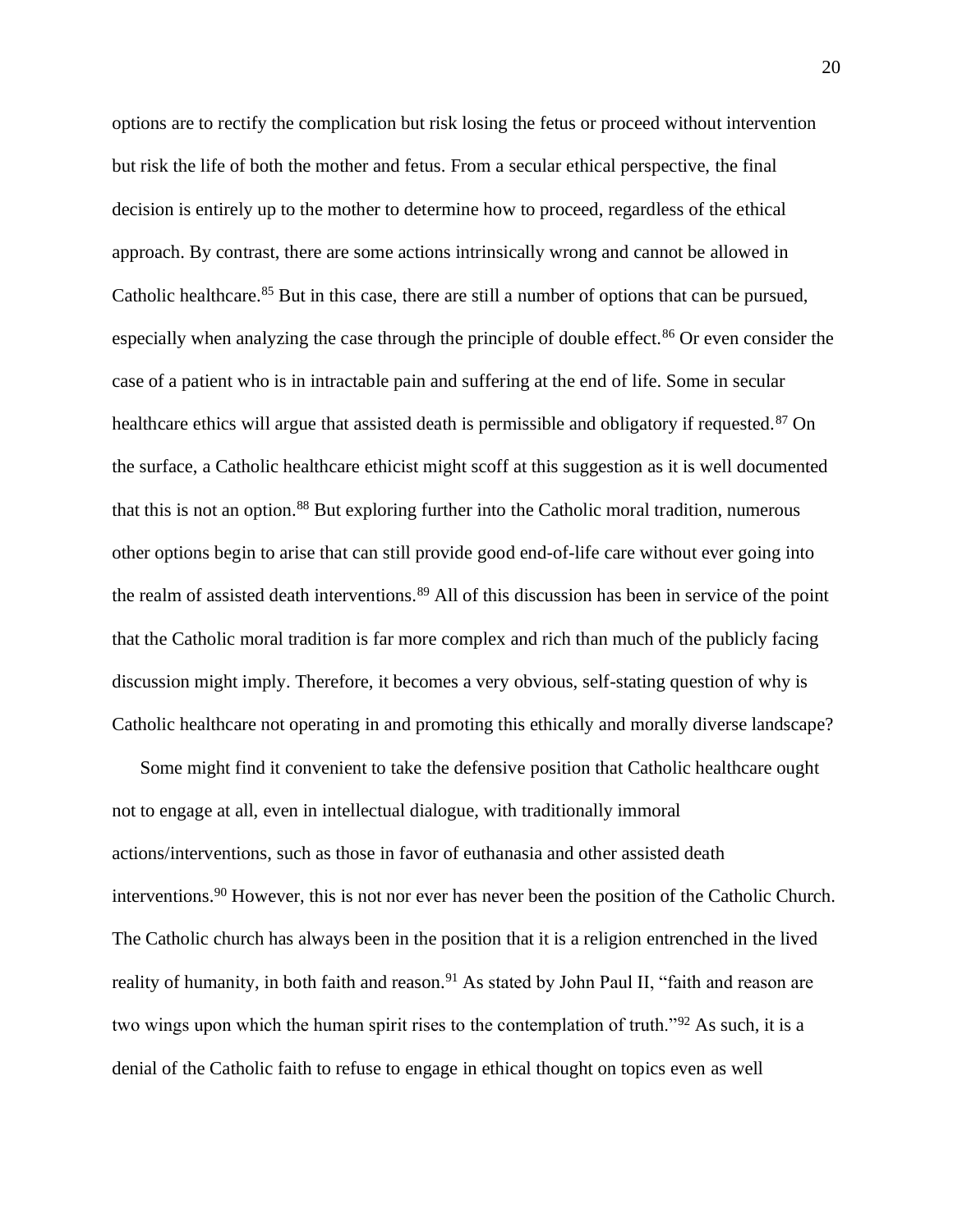described, such as euthanasia. Therefore, Catholic healthcare, and the scholars engaged with it, cannot retreat and utilize, "the Benedict option;" shifting from reaching out to an attitude of staying within.<sup>93</sup> This is intimidating and requires a great deal of courage and fervor as there are many outside of the Catholic tradition that will challenge and question the Catholic faith on their values and ethics practice. These challenges then must be faced with confidence and tenacity with the full weight of the Catholic moral tradition behind it. It is the position of Catholic healthcare to take a proverbial step back and take a look at its values, provide a new assessment of these values, and realign these values with the present models of healthcare ethics.<sup>94</sup> This way, Catholic healthcare can present itself as a unique and alternate interpretation of the incredibly diverse and complex ethical reality of healthcare. In this way, this revised understanding of Catholic healthcare ethics can both respond to those who challenge its ethical systems and provide a valuable tool for those within Catholic healthcare to further develop their individual consciences and best participate in ethics without resorting to a restrictive list of directives that run the risk of further muddying and complicating Catholic healthcare ethics.

#### **5b. Ethics Informs Mission and Vice Versa**

The second major component and point of clarification for this notion of sustaining Catholic healthcare through ethics and mission is the very intimate relationship necessary between ethics and mission. Many Catholic healthcare systems already have mission and ethics under a single office or division within the institution.<sup>95</sup> However, there does exist a culture in Catholic healthcare that mission supersedes ethics. This is not intended to detract from the importance of ethics within Catholic healthcare. Rather, it is something of a consequence that has come to be throughout the history of Catholic healthcare.<sup>96</sup> It can be argued that since the  $1970-80s$ , Catholic healthcare ethics has been under the purview of Mission since Mission was an already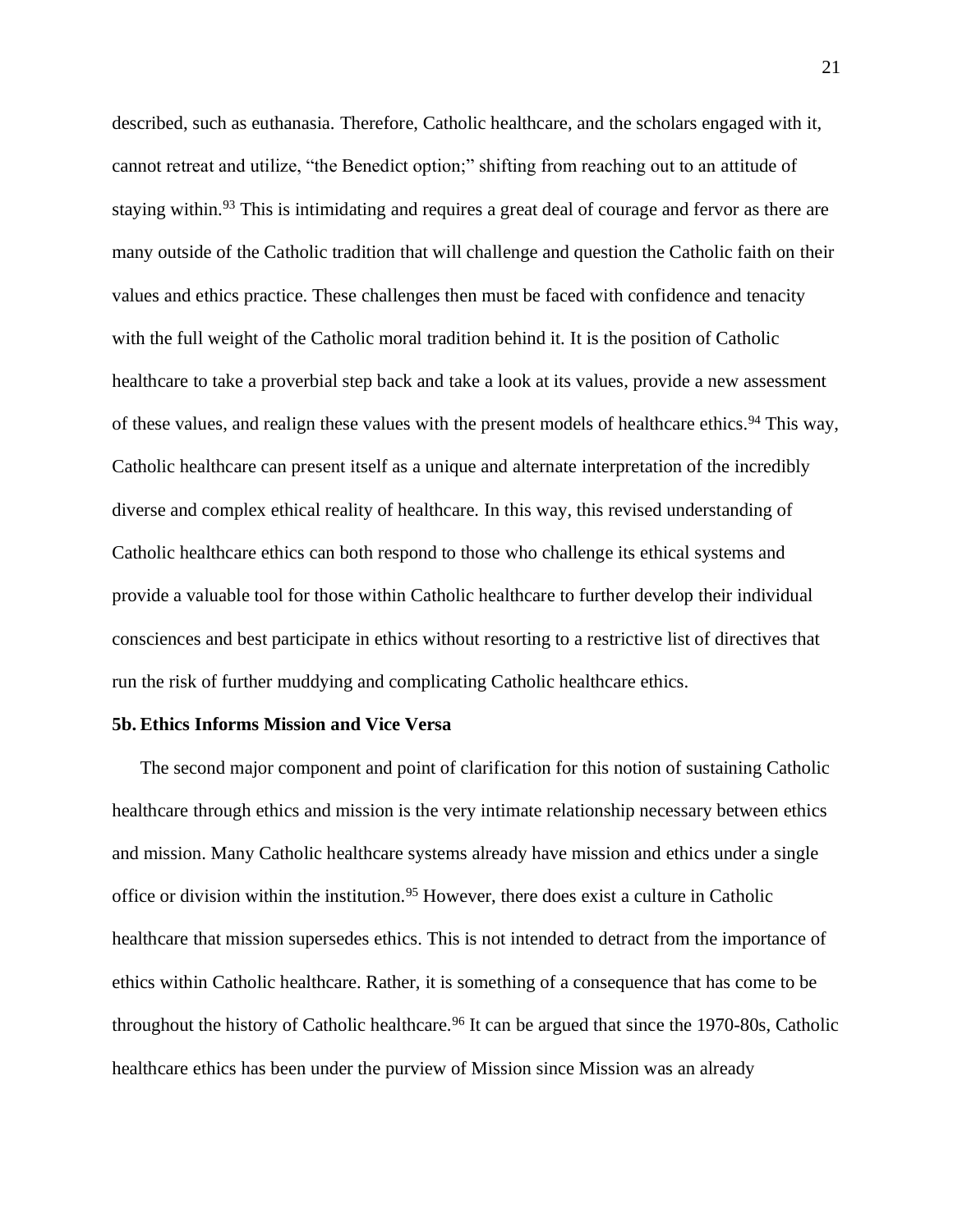established and well-integrated department of Catholic healthcare. Put another way, ethics for Catholic healthcare was added onto the responsibilities of Mission. As such, there arose a subconscious understanding that ethics was a consequence of Mission; that Mission was at the helm with ethics as its support.<sup>97</sup> This reality of many Catholic healthcare systems is problematic for a number of reasons.

The first reason of complication of this present relationship is that Catholic healthcare ethics utilizes different methodologies and has different goals from Mission; both divisions will approach and propose answers to the same issue in different ways.<sup>98</sup> This is not inherently a bad thing. Rather, it is a unique, positive consequence of Catholic healthcare providing two separate avenues when considering the same issue. However, this difference in approach must be well acknowledged and accounted for not only in the nature of their respective works, but also in organizational separation. This is a drastic but arguably necessary change in the organizational structures of Catholic healthcare, Mission and Ethics ought to be separated organizationally to best allow for each arm of Catholic healthcare to focus on its respective work. This is not to say that these two new departments must not communicate after this separation. Quite the contrary. This separation is intended to provide space for each department to more efficiently approach their work that will then allow a greater level of flourishing for future meetings and interdepartment projects that otherwise would not be possible.<sup>99</sup> While it is true that this separation would cause more organizational complication, it is the authors position that this separation, while more complex in nature, is a necessary change due to the divergent natures and goals of these departments as discussed above. Furthermore, it is certainly recognized that not all Catholic healthcare institutions/systems have Mission and Ethics united in a single department. As such, this separation cannot be unilaterally applied to Catholic healthcare as a whole. But this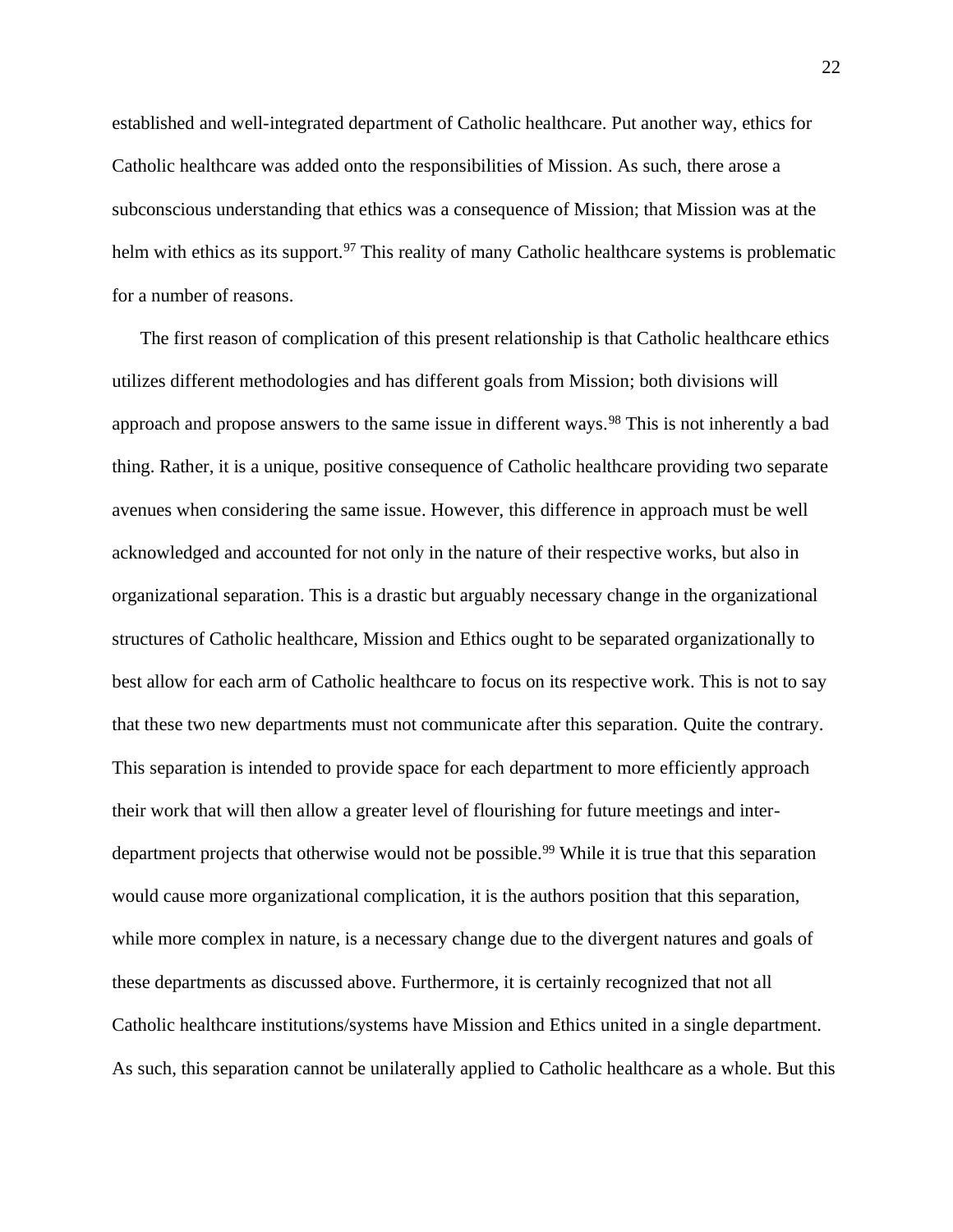does not diminish the intent behind this proposed separation, the intended deeper communication of Mission and Ethics to best serve the goals of Catholic healthcare and support its identity.

The second point of complication of the relationship between Ethics and Mission is the very apparent lack of specialization present in each department. It is of little surprise that mission existed in Catholic healthcare long before ethics. It can be argued that Mission has always been at the heart of any Christian that provided any type of care to the sick and dying. This fact is well reflected in the education and specialization of those in Catholic Mission and Ethics. As of 2009, a vast majority of leadership within Mission were trained in Theology.<sup>100</sup> This is well argued as the goals of Mission can be broadly stated to align the actions and policies of Catholic healthcare with that of the Catholic tradition, especially Catholic Social Teaching.<sup>101</sup> However, what is arguably more curious is the fact that a significant number of ethicists in Catholic healthcare trained in Theology rather than ethics specifically.<sup>102</sup> On the surface, this seems like a logical consequence of Mission adopting Ethics as Catholic healthcare further professionalized. Put another way, Catholic healthcare utilized those in Mission to perform ethics as they were already trained in moral philosophy and theology, the foundations of the Catholic moral tradition. However, this has slowly become a detriment to Catholic healthcare as not all those working in Mission are equipped to practice ethics. While there are similarities between the Catholic moral tradition and ethics, especially in a Catholic healthcare system, there are still strong differences between Mission and ethics practices. For Mission, as stated above, its goals are to align the institution with the Catholic moral tradition and the example of Jesus Christ.<sup>103</sup> However, for ethics, its goals are to analyze, elucidate, and facilitate the discussion surrounding all the various stakeholder's values in an ethics conflict.<sup>104</sup> For Catholic healthcare, the moral tradition becomes a major backdrop for ethics practice. However, the methodologies used in ethics are not at all the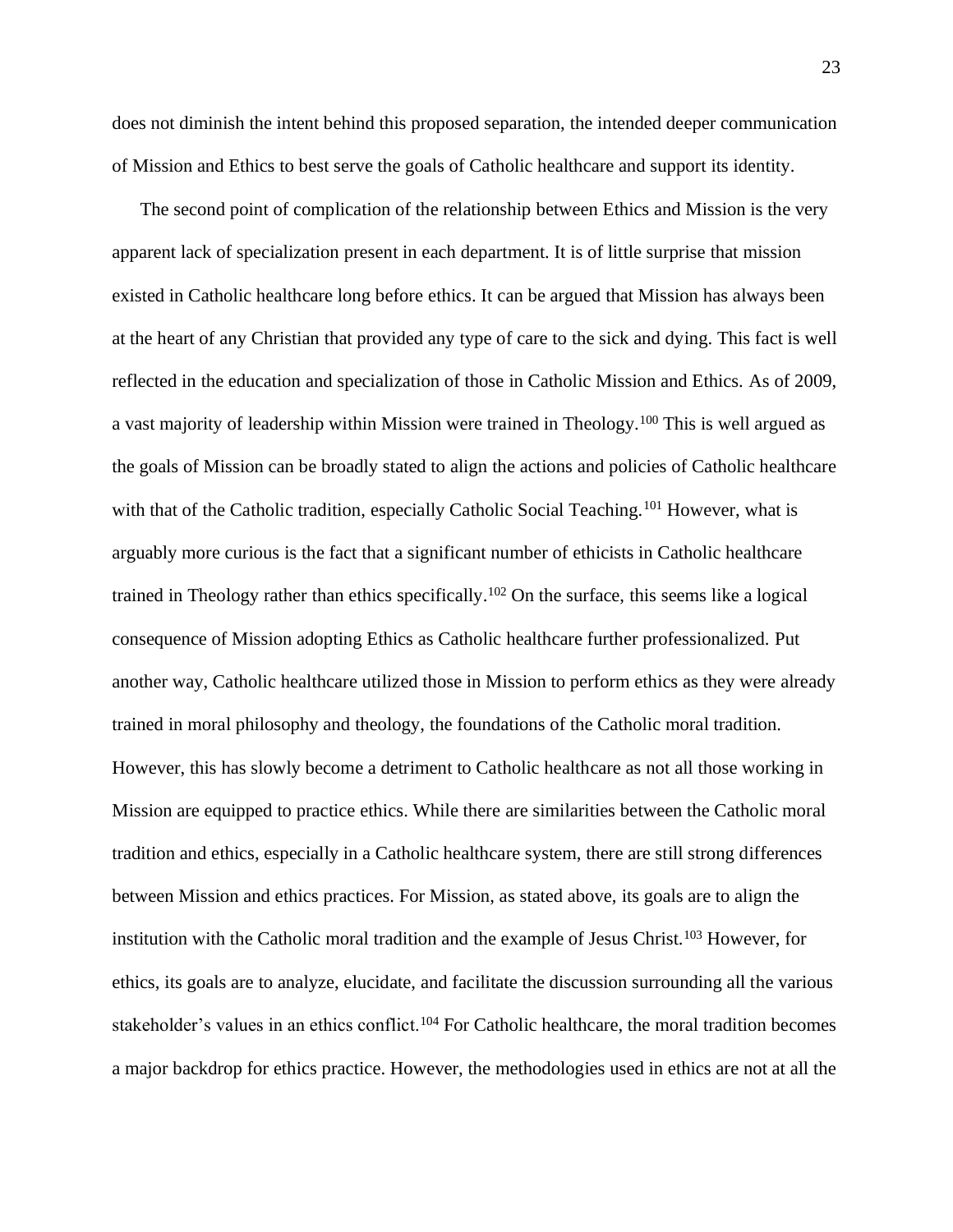same as those in Mission as made clear here. While those trained in Mission can also be trained in ethics practice, they are not the same.<sup>105</sup> Therefore, it is the author's argument that the two departments then should not be staffed by the same personnel if possible. Having staff who are doubled trained in Mission and Ethics is still a possibility, especially considering the resource constraints that are unavoidable at times.<sup>106</sup> However, having ethics being practiced by those who are not trained in ethics can be extremely detrimental to the integrity of the institution's ethics. As such, it is strongly recommended that the departments of Mission and Ethics are to be staffed and run by individuals trained and specialized in their respective department goals. Again, it must be reiterated that resource constraints may limit the level to which this recommendation can be followed. But it does not prevent Catholic healthcare institutions from hiring/training personnel that can be specialized in their respective field of practice. Just as all other specialists of a healthcare system must be certified and trained for the work they are to specialize in, so too ought Catholic healthcare systems specialize its workers.

Finally, it must be reiterated that this distinction between Mission and Ethics is arguably intended to bring about deeper cooperation in Catholic healthcare that leads to the sustainability of Catholic healthcare as a whole. While it is recommended that these two arms of Catholic healthcare be separated into unique departments, this is not to further silo each department's work. Rather, it is this division of labor that allows the specialization of each department, thereby lifting up Catholic healthcare as a fully unique form of healthcare. By providing space for each department to focus on their respective work, it allows for a greater level of resource allocation to that specific department's work rather than having mission leaders try to conduct ethics and vice versa. This separation of these two arms of Catholic healthcare into unique departments echo the "two wings" analogy originally provided by John Paul II; Mission provides alignment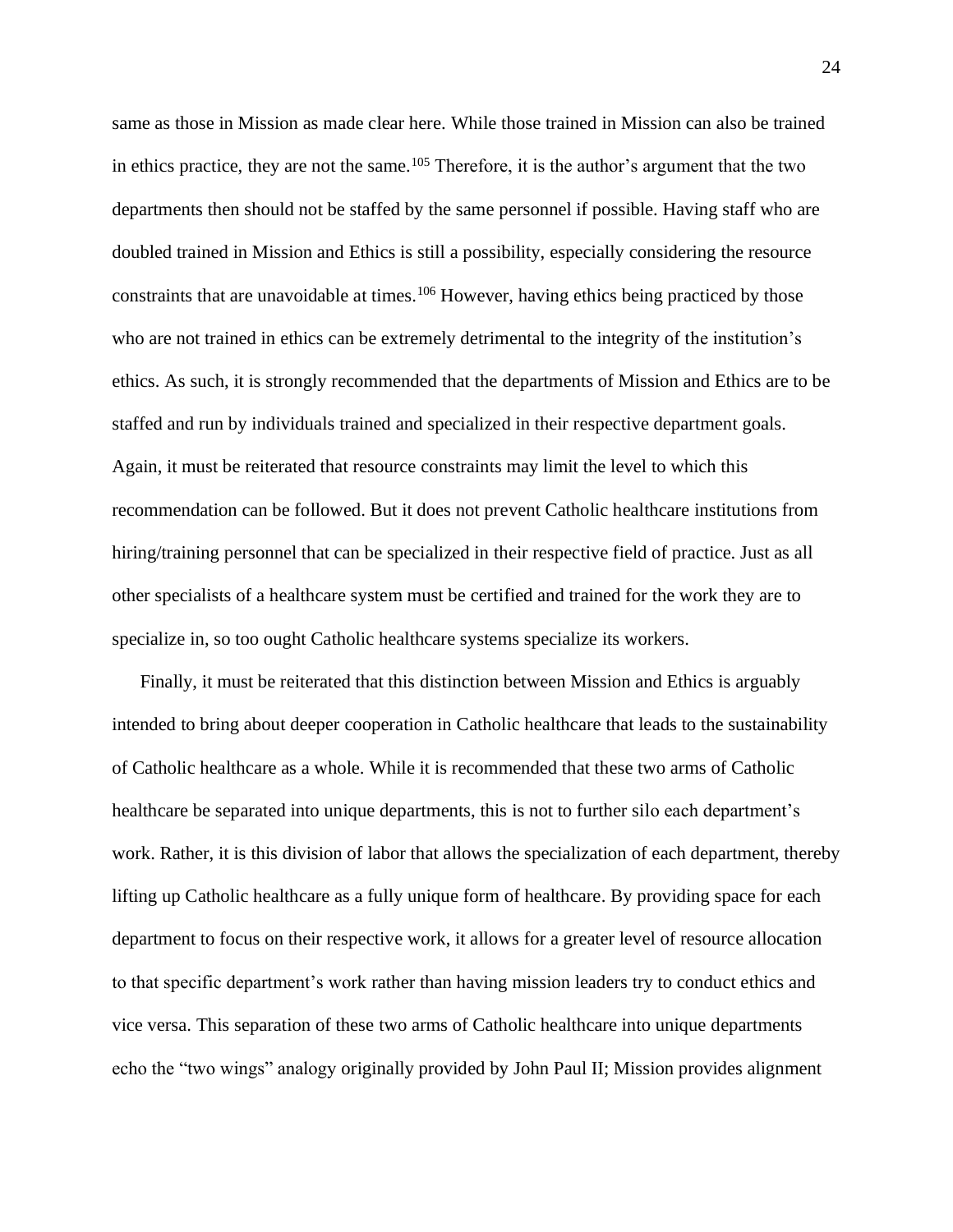in matters of faith and morality while Ethics provides guidance on values and diversity. It is by these two separate yet still united departments upon which Catholic healthcare can rise and distinguish itself as a unique form of healthcare that cannot be found elsewhere in the broader healthcare society.

#### **6. Conclusion**

This essay has presented a challenging, unique, yet necessary critique of the current status of Catholic healthcare ethics, Catholic healthcare mission, and the *Ethical and Religious Directives for Health Care Services.* First, this essay discussed the general history of Catholic healthcare and the modern turn of Mission of Catholic healthcare. This provided a strong backdrop for the larger argument this essay aims to convey; that Catholic healthcare and its Ethics has arguably strayed from its roots and is struggling with its identity. Next, this essay explained the strengths and weaknesses of the current edition of the *Ethical and Religious Directives* (*ERD*s). This section provided a strong explanation for how the current understanding of Catholic healthcare ethics, while useful in some cases, is arguably deficient in many other ways, usually to the detriment of Catholic healthcare ethics and those receiving care in Catholic healthcare institutions. Third, this essay explained and further analyzed why the current edition of the *ERD*s need to be revised. Through the analysis of this essay, a new edition of the *ERD*s can benefit both Catholic healthcare's delivery of pastoral care and ethics. This then leads into the final point this essay has made; Catholic healthcare mission and ethics need to be reevaluated and reorganized within the organizational structures of Catholic healthcare if it wishes to sustain itself. While a new edition of the *ERD*s provide a great deal of revitalized fervor and guidance on how ethics ought to be run, these benefits are squandered if Catholic healthcare as a whole is without general guidance on how to best relate to the growing secular healthcare society. This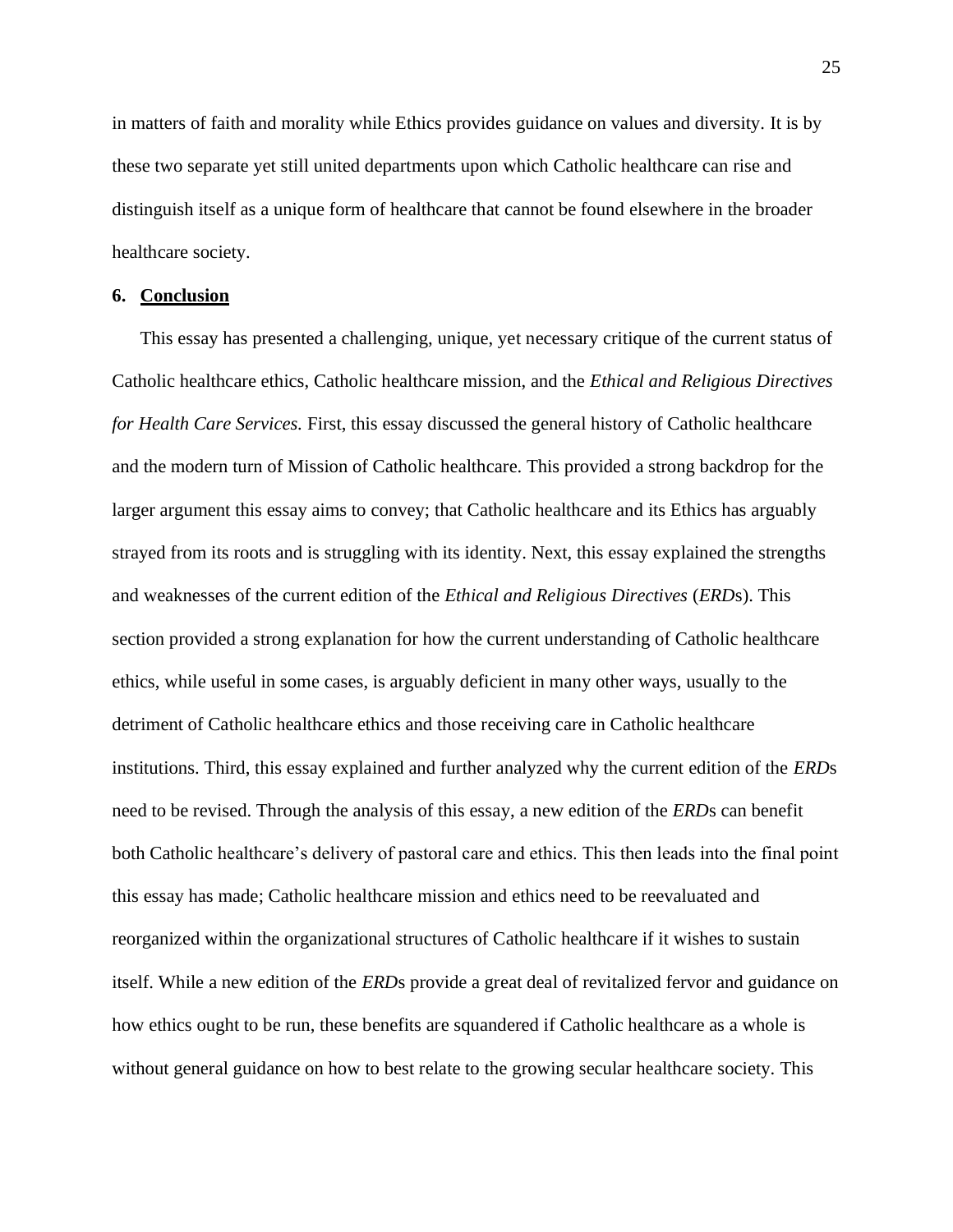then is the avenue for future discussion that authors and leadership in Catholic healthcare must take if Catholic healthcare is to persist. Catholic healthcare can help itself by revising the *ERD*s to better fit within modern healthcare ideologies, both internally for those in Catholic healthcare and externally for those critiquing it. However, as a unique entity, Catholic healthcare must still contend with those who question its validity and purpose in the modern era. As such, this is a question best answered by both Catholic healthcare ethics and mission and must not be ignored or else risk the further loss of identity of Catholic healthcare.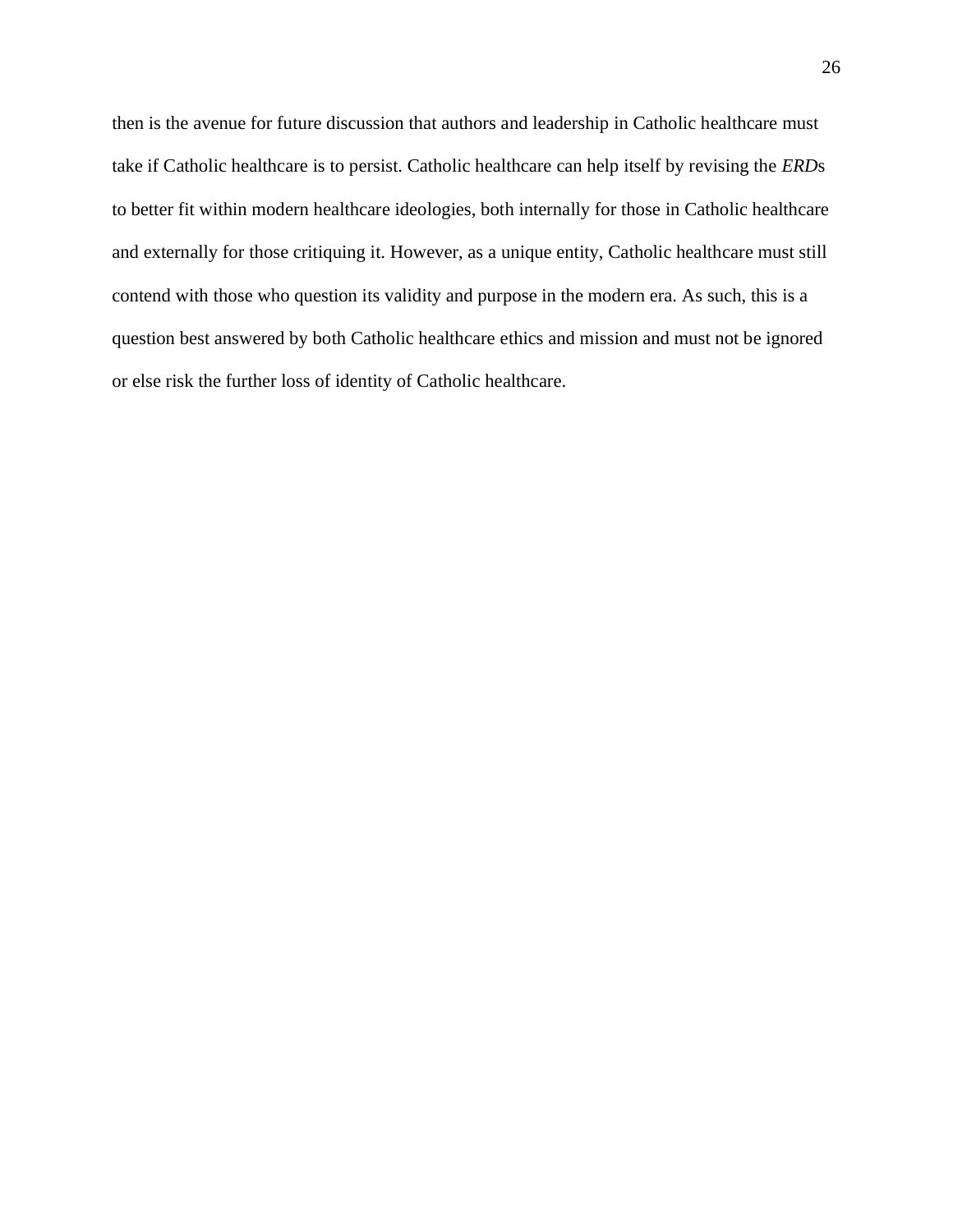# **Endnotes**

- <sup>1</sup> David F. Kelly, Gerard Magill, and Henk Ten Have, *Contemporary Catholic Health Care Ethics* (Washington, D.C.: Georgetown University Press, 2013), 8.
- <sup>2</sup> United States Conference of Catholic Bishops, *Ethical and Religious Directives for Catholic Health Care Services*, Sixth Edit ed. (Washington, DC, 2018), 1.

<sup>3</sup> Todd A. Salzman and Michael G. Lawler, *Pope Francis and the Transformation of Health Care Ethics* (Washington, DC: Georgetown University Press, 2021), 141, 49, 202.

<sup>4</sup> Salzman and Lawler, *Pope Francis and the Transformation of Health Care Ethics*, 202.

<sup>5</sup> Salzman and Lawler, *Pope Francis and the Transformation of Health Care Ethics*, 27; Bishops,

*Ethical and Religious Directives for Catholic Health Care Services*, 4, dir. 1-3.

<sup>6</sup> Salzman and Lawler, *Pope Francis and the Transformation of Health Care Ethics*, 21.

<sup>7</sup> Kelly, Magill, and Have, *Contemporary Catholic Health Care Ethics*, 5; C. Saunders, "The

evolution of palliative care," *J R Soc Med* 94, no. 9 (Sep 2001); Leopold Senfelder, "Medicine,

History Of," in *The Catholic Encyclopedia* (New York: Robert Appleton Company, 1911). 8 J. Flanagan and R. Donley, "Hospitals, History Of," in *New Catholic Encyclopedia* (Gale,

2003).

<sup>9</sup> Robert C. Macauley, *Ethics in Palliative Care* (New York: Oxford University Press, 2018), 12; Saunders, "The evolution of palliative care."

<sup>10</sup> Flanagan and Donley, "Hospitals, History Of."

<sup>11</sup> Salzman and Lawler, *Pope Francis and the Transformation of Health Care Ethics*, 11; Kelly, Magill, and Have, *Contemporary Catholic Health Care Ethics*, 7.

<sup>12</sup> Salzman and Lawler, *Pope Francis and the Transformation of Health Care Ethics*, 157; K. A. Robinson et al., "Religious and Spiritual Beliefs of Physicians," *J Relig Health* 56, no. 1 (Feb 2017); Kelly, Magill, and Have, *Contemporary Catholic Health Care Ethics*, 7.

<sup>13</sup> Kelly, Magill, and Have, *Contemporary Catholic Health Care Ethics*, 5-6; Flanagan and Donley, "Hospitals, History Of."

<sup>14</sup> Salzman and Lawler, *Pope Francis and the Transformation of Health Care Ethics*, 157. <sup>15</sup> Kelly, Magill, and Have, *Contemporary Catholic Health Care Ethics*, 7.

<sup>16</sup> "Phoenix bishop removes hospital's Catholic status," National Catholic Reporter, 2010, accessed Apr. 22, 2022, https://www.ncronline.org/news/phoenix-bishop-removes-hospitalscatholic-status.

<sup>17</sup> Salzman and Lawler, *Pope Francis and the Transformation of Health Care Ethics*, 39-40.

<sup>18</sup> Salzman and Lawler, *Pope Francis and the Transformation of Health Care Ethics*, 39-46.

<sup>19</sup> Salzman and Lawler, *Pope Francis and the Transformation of Health Care Ethics*, 157.

<sup>20</sup> Bishops, *Ethical and Religious Directives for Catholic Health Care Services*, dir. 67-77; Gerard Magill, "Complicity of Catholic Healthcare Institutions with Immoral Laws," in *Contemporary Controversies in Catholic Bioethics*, ed. Jason T. Eberl (Cham: Springer International Publishing, 2017).

<sup>21</sup> "Mission & Vision," Catholic Medical Association, 2022, accessed Apr. 22, 2022, https://www.cathmed.org/about/mission/; "Mission Overview," The Catholic Health Association of the United States, 2022, accessed Apr. 22, 2022, https://www.chausa.org/mission/overview; "Our Mission Values and Vision," Christus Health, 2022, accessed Apr. 22, 2022,

https://www.christushealth.org/about/our-mission-values-and-vision; Bishops, *Ethical and Religious Directives for Catholic Health Care Services*, 3-6.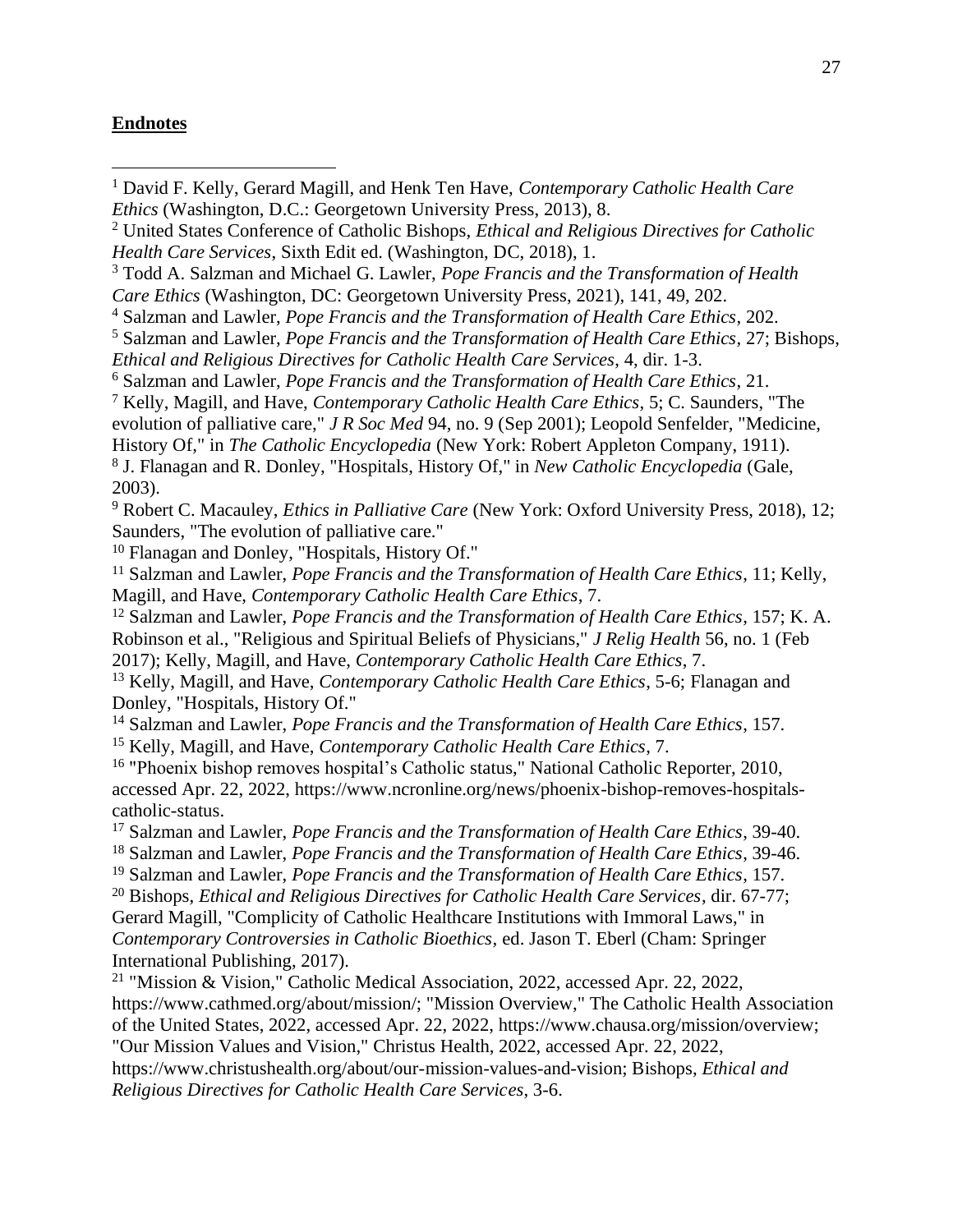- "Our Mission Values and Vision."
- Kelly, Magill, and Have, *Contemporary Catholic Health Care Ethics*, 8; "Declaration on Euthanasia," 1980, accessed Apr. 22, 2022,

http://www.vatican.va/roman\_curia/congregations/cfaith/documents/rc\_con\_cfaith\_doc\_1980050 5\_euthanasia\_en.html.

Salzman and Lawler, *Pope Francis and the Transformation of Health Care Ethics*, 205.

 R. Hamel, "A critical juncture. Surveys of ethicists and mission leaders indicate concerns about the future of ethics in the Catholic health ministry," *Health Prog* 90, no. 2 (Mar-Apr 2009).

Bishops, *Ethical and Religious Directives for Catholic Health Care Services*, 29-34.

<sup>28</sup> Magill, "Complicity of Catholic Healthcare Institutions with Immoral Laws."; Kelly, Magill, and Have, *Contemporary Catholic Health Care Ethics*, 271-90.

 P. A. Eck and J. F. Wallenhorst, "The emerging role of ethics: a sponsorship view. Implementation of ethics throughout Catholic health care promotes values-based actions," *Health Prog* 90, no. 2 (Mar-Apr 2009): 35.

"Our Mission Values and Vision."

Kelly, Magill, and Have, *Contemporary Catholic Health Care Ethics*, 3.

Kelly, Magill, and Have, *Contemporary Catholic Health Care Ethics*, 3-9.

Bishops, *Ethical and Religious Directives for Catholic Health Care Services*, 1.

Salzman and Lawler, *Pope Francis and the Transformation of Health Care Ethics*, 123.

Bishops, *Ethical and Religious Directives for Catholic Health Care Services*, dir. 5.

Salzman and Lawler, *Pope Francis and the Transformation of Health Care Ethics*, 109-10.

Bishops, *Ethical and Religious Directives for Catholic Health Care Services*, 1.

Bishops, *Ethical and Religious Directives for Catholic Health Care Services*, dir. 9, 23.

Bishops, *Ethical and Religious Directives for Catholic Health Care Services*, dir. 5.

Kelly, Magill, and Have, *Contemporary Catholic Health Care Ethics*, 210-18.

Bishops, *Ethical and Religious Directives for Catholic Health Care Services*, 25-28.

Salzman and Lawler, *Pope Francis and the Transformation of Health Care Ethics*, 144-45.

Salzman and Lawler, *Pope Francis and the Transformation of Health Care Ethics*, 140.

Bishops, *Ethical and Religious Directives for Catholic Health Care Services*, dir. 58.

Bishops, *Ethical and Religious Directives for Catholic Health Care Services*, dir. 56; Kelly,

Magill, and Have, *Contemporary Catholic Health Care Ethics*, 126-27; Kenneth Craig Micetich,

"Is Artificial Nutrition and Hydration Extraordinary Care?," *American Medical Association Journal of Ethics* Volume 9, no. Number 5 (2007).

 Bishops, *Ethical and Religious Directives for Catholic Health Care Services*, dir. 56-57; Kelly, Magill, and Have, *Contemporary Catholic Health Care Ethics*, 374.

 Faith, "Declaration on Euthanasia."; "Samaritanus Bonus: On the care of persons in the critical and terminal phases of life," Vatican.va, 2020, accessed Apr. 23, 2022,

https://www.vatican.va/roman\_curia/congregations/cfaith/documents/rc\_con\_cfaith\_doc\_202007 14\_samaritanus-bonus\_en.html; "Fides Et Ratio," The Holy See, 1995, accessed Apr. 24, 2022, https://www.vatican.va/content/john-paul-ii/en/encyclicals/documents/hf\_jpii\_enc\_14091998\_fides-et-ratio.html.

- Kelly, Magill, and Have, *Contemporary Catholic Health Care Ethics*, 199.
- Salzman and Lawler, *Pope Francis and the Transformation of Health Care Ethics*, 78.
- Salzman and Lawler, *Pope Francis and the Transformation of Health Care Ethics*, 80.

Bishops, *Ethical and Religious Directives for Catholic Health Care Services*, 3.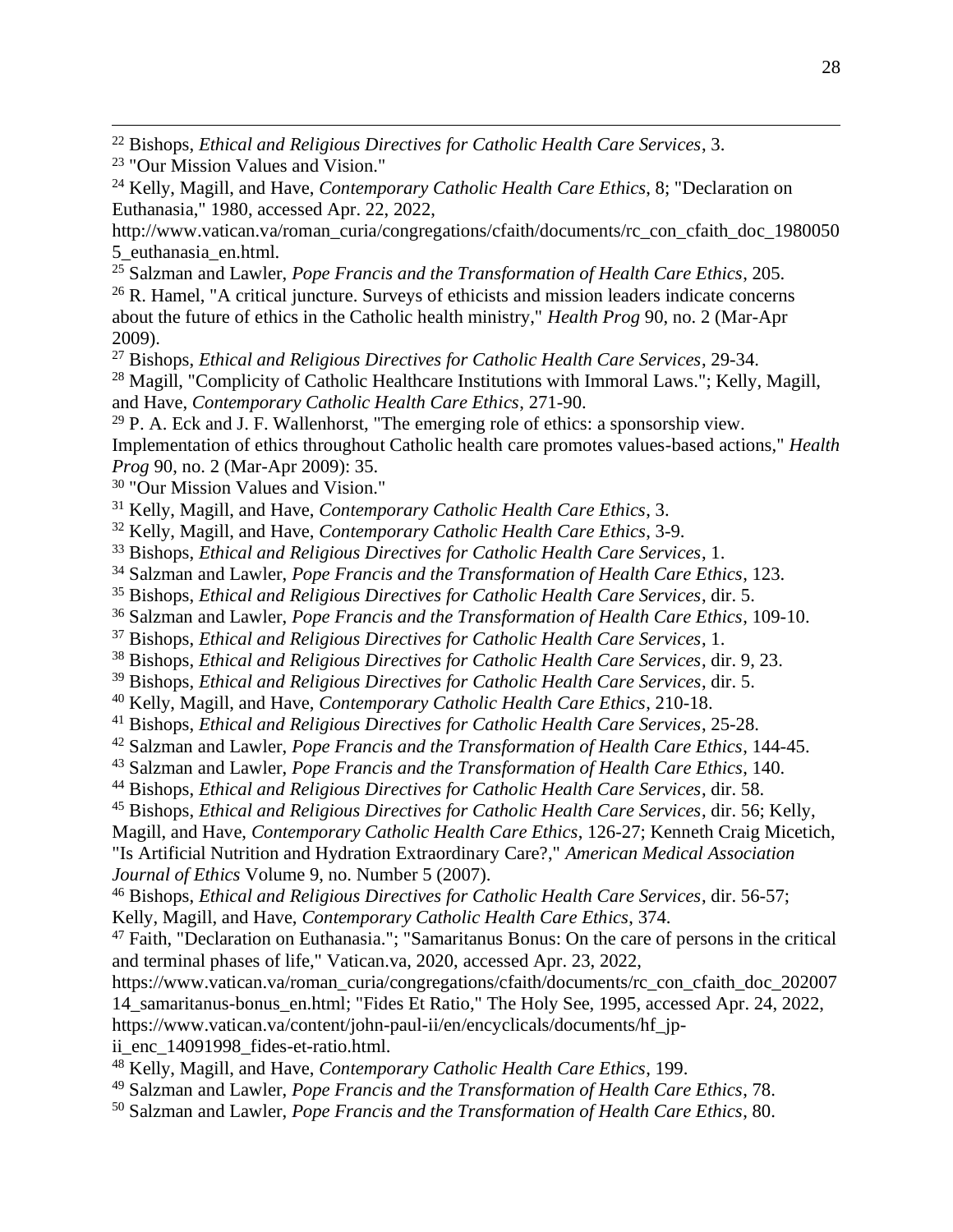Bishops, *Ethical and Religious Directives for Catholic Health Care Services*, 11-14.

John Paul II, "Fides Et Ratio."

Salzman and Lawler, *Pope Francis and the Transformation of Health Care Ethics*, 138-49.

Bishops, *Ethical and Religious Directives for Catholic Health Care Services*, 4, dir. 5.

Staff, "Phoenix bishop removes hospital's Catholic status."

 Tom L. Beauchamp and James F. Childress, *Principles of Biomedical Ethics* (Oxford: Oxford University Press, 2019), 24-25.

Bishops, *Ethical and Religious Directives for Catholic Health Care Services*, dir. 1.

"Our Mission Values and Vision."

Matt. 12:9-14.

Matt. 5:17.

Salzman and Lawler, *Pope Francis and the Transformation of Health Care Ethics*, 78.

Kelly, Magill, and Have, *Contemporary Catholic Health Care Ethics*, 63.

 American Society for Bioethics and Humanities, *Core Competencies for Healthcare Ethics Consultation* (Chicago, 2011); Ellen Fox et al., *Ethics Consultation: Responding to Ethics Questions in Health Care* (Washington, DC: National Center for Ethics in Health Care, Veterans Health Administration, 2006).

Salzman and Lawler, *Pope Francis and the Transformation of Health Care Ethics*, 80.

Salzman and Lawler, *Pope Francis and the Transformation of Health Care Ethics*, 81.

Kelly, Magill, and Have, *Contemporary Catholic Health Care Ethics*, 64.

Beauchamp and Childress, *Principles of Biomedical Ethics*, 20-24.

Salzman and Lawler, *Pope Francis and the Transformation of Health Care Ethics*, 62, 69;

Bishops, *Ethical and Religious Directives for Catholic Health Care Services*, dir. 37.

Bishops, *Ethical and Religious Directives for Catholic Health Care Services*, dir. 37.

Kelly, Magill, and Have, *Contemporary Catholic Health Care Ethics*, 192, 284-86.

Bishops, *Ethical and Religious Directives for Catholic Health Care Services*, dir. 1, 3.

Kelly, Magill, and Have, *Contemporary Catholic Health Care Ethics*, 286; Magill,

"Complicity of Catholic Healthcare Institutions with Immoral Laws."

Kelly, Magill, and Have, *Contemporary Catholic Health Care Ethics*, 284.

 Salzman and Lawler, *Pope Francis and the Transformation of Health Care Ethics*, 32-33, 118- 19.

Salzman and Lawler, *Pope Francis and the Transformation of Health Care Ethics*, 107.

 C. Gastmans, F. Van Neste, and P. Schotsmans, "Pluralism and ethical dialogue in Christian healthcare institutions: the view of Caritas Catholica Flanders," *Christ Bioeth* 12, no. 3 (Dec 2006).

<sup>84</sup> Ana S. Iltis, "On the impermissibility of euthanasia in Catholic healthcare organizations," *Christian bioethics* 12, no. 3 (2006).

Kelly, Magill, and Have, *Contemporary Catholic Health Care Ethics*, 284.

Salzman and Lawler, *Pope Francis and the Transformation of Health Care Ethics*, 62-63.

Salzman and Lawler, *Pope Francis and the Transformation of Health Care Ethics*, 191.

Kelly, Magill, and Have, *Contemporary Catholic Health Care Ethics*, 204-05.

Bishops, *Ethical and Religious Directives for Catholic Health Care Services*, 56, 58.

Kelly, Magill, and Have, *Contemporary Catholic Health Care Ethics*, 126-30.

Salzman and Lawler, *Pope Francis and the Transformation of Health Care Ethics*.

 Liberia Editrice Vaticana, *Catechism of the Catholic Church*, Second ed. (Città del Vaticano, 1997), 892.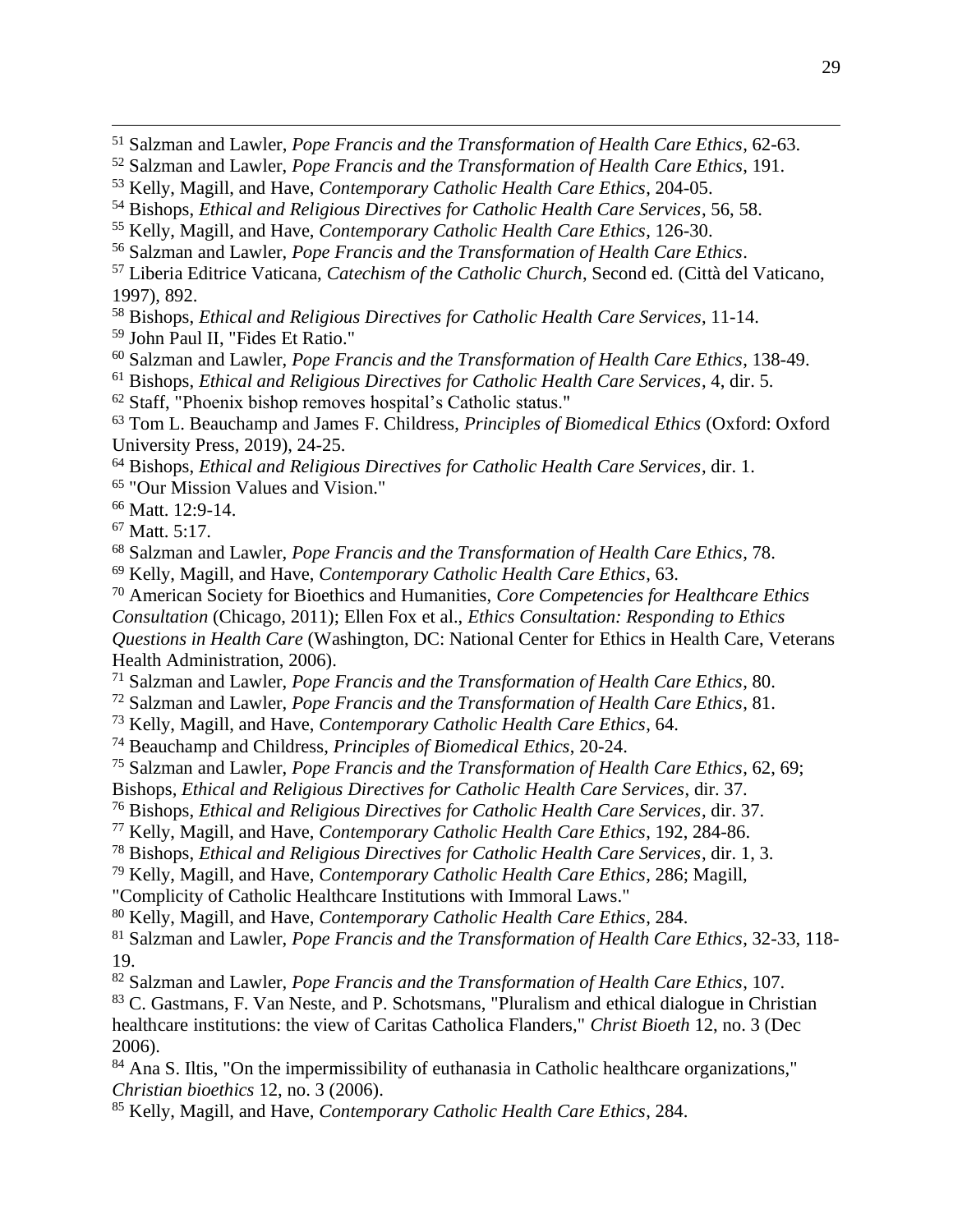<sup>86</sup> Salzman and Lawler, *Pope Francis and the Transformation of Health Care Ethics*, 40-41; Staff, "Phoenix bishop removes hospital's Catholic status."

<sup>87</sup> "Euthanasia, assisted suicide and non-resuscitation on request," 2022, accessed Apr. 22, 2022, https://www.government.nl/topics/euthanasia/euthanasia-assisted-suicide-and-non-resuscitationon-request; "Advance Requests For Assisted Dying," 2021,

https://www.dyingwithdignity.ca/advance\_requests\_for\_assisted\_dying; "Where in Europe is assisted dying legal?," euronews, 2020, accessed Apr. 24, 2022,

https://www.euronews.com/2019/09/25/where-in-europe-is-assisted-dying-legal-; M.

Buchbinder, "Access to Aid-in-Dying in the United States: Shifting the Debate From Rights to Justice," *Am J Public Health* 108, no. 6 (Jun 2018); R. Collier, "Assisted death gaining acceptance in US," *CMAJ* 189, no. 3 (Jan 23 2017).

<sup>88</sup> Bishops, *Ethical and Religious Directives for Catholic Health Care Services*, dir. 60. <sup>89</sup> Faith, "Samaritanus Bonus: On the care of persons in the critical and terminal phases of life."; Bishops, *Ethical and Religious Directives for Catholic Health Care Services*, dir. 60-61; Macauley, *Ethics in Palliative Care*, 254-55.

<sup>90</sup> Gastmans, Van Neste, and Schotsmans, "Pluralism and ethical dialogue in Christian healthcare institutions: the view of Caritas Catholica Flanders."; Iltis, "On the impermissibility of euthanasia in Catholic healthcare organizations."

<sup>91</sup> Salzman and Lawler, *Pope Francis and the Transformation of Health Care Ethics*, 174. <sup>92</sup> John Paul II, "Fides Et Ratio."

93 Gerald W. Schlabach, "The virtue of staying put: what the 'Benedict Option' forgets about benedictines," *Commonweal* 143, no. 16 (2016).

<sup>94</sup> Salzman and Lawler, *Pope Francis and the Transformation of Health Care Ethics*, 97-98.

<sup>95</sup> Hamel, "A critical juncture. Surveys of ethicists and mission leaders indicate concerns about the future of ethics in the Catholic health ministry."

<sup>96</sup> Eck and Wallenhorst, "The emerging role of ethics: a sponsorship view. Implementation of ethics throughout Catholic health care promotes values-based actions," 32.

<sup>97</sup> Hamel, "A critical juncture. Surveys of ethicists and mission leaders indicate concerns about the future of ethics in the Catholic health ministry," 13-14.

<sup>98</sup> Hamel, "A critical juncture. Surveys of ethicists and mission leaders indicate concerns about the future of ethics in the Catholic health ministry," 16-17.

<sup>99</sup> Hamel, "A critical juncture. Surveys of ethicists and mission leaders indicate concerns about the future of ethics in the Catholic health ministry," 21-22.

<sup>100</sup> Hamel, "A critical juncture. Surveys of ethicists and mission leaders indicate concerns about the future of ethics in the Catholic health ministry," 13-14.

<sup>101</sup> Salzman and Lawler, *Pope Francis and the Transformation of Health Care Ethics*, 57-58;

Bishops, *Ethical and Religious Directives for Catholic Health Care Services*, dir. 1, 3, 6, 8-9. <sup>102</sup> Hamel, "A critical juncture. Surveys of ethicists and mission leaders indicate concerns about the future of ethics in the Catholic health ministry," 13.

<sup>103</sup> Bishops, *Ethical and Religious Directives for Catholic Health Care Services*, dir. 1.

<sup>104</sup> Eck and Wallenhorst, "The emerging role of ethics: a sponsorship view. Implementation of ethics throughout Catholic health care promotes values-based actions," 35-36.

<sup>105</sup> Hamel, "A critical juncture. Surveys of ethicists and mission leaders indicate concerns about the future of ethics in the Catholic health ministry," 22.

<sup>106</sup> Salzman and Lawler, *Pope Francis and the Transformation of Health Care Ethics*, 63; Bishops, *Ethical and Religious Directives for Catholic Health Care Services*, dir. 4, 6.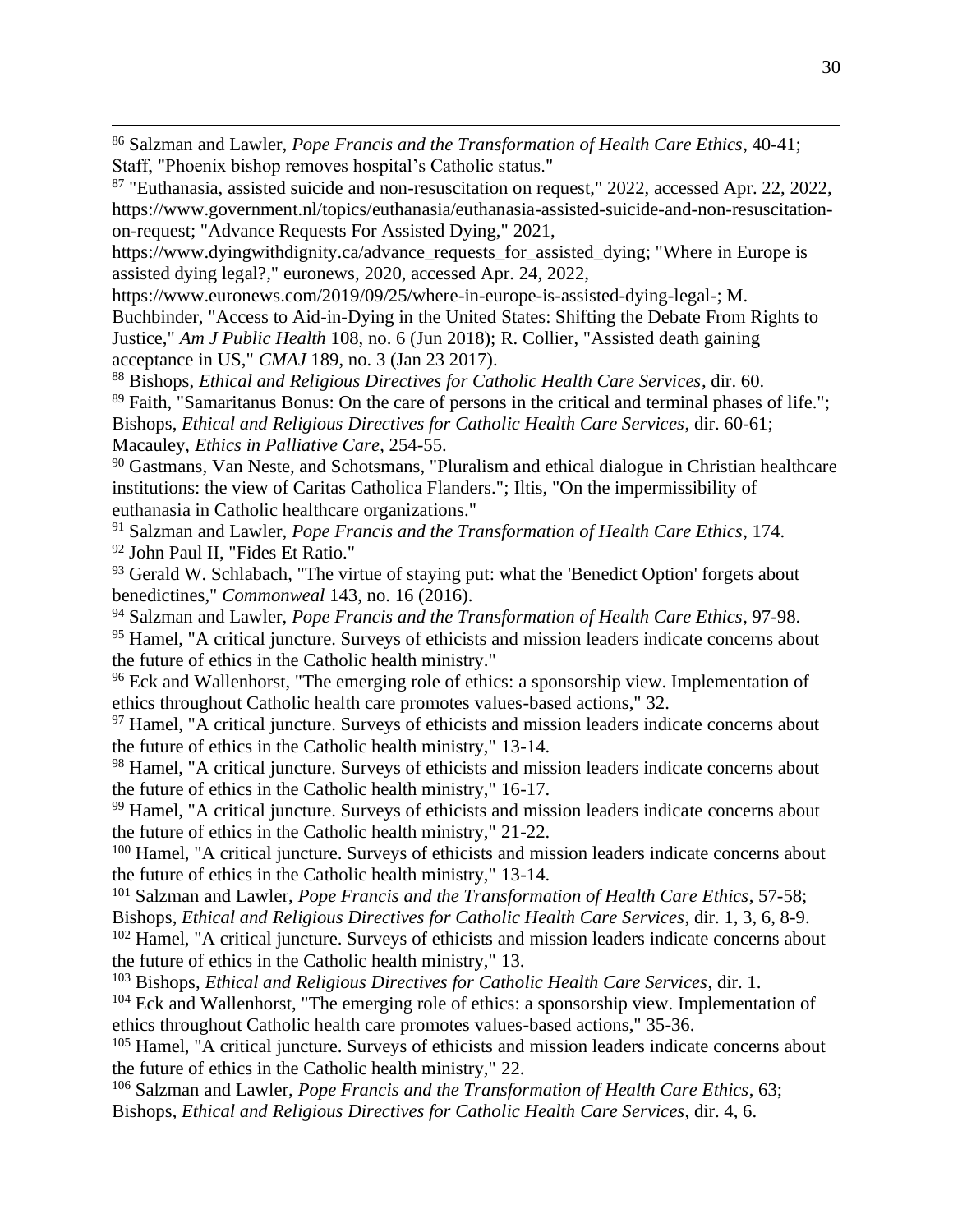#### **Bibliography**

- Beauchamp, Tom L., and James F. Childress. *Principles of Biomedical Ethics.* Oxford: Oxford University Press, 2019.
- "Where in Europe Is Assisted Dying Legal?" euronews, 2020, accessed Apr. 24, 2022, [https://www.euronews.com/2019/09/25/where-in-europe-is-assisted-dying-legal-.](https://www.euronews.com/2019/09/25/where-in-europe-is-assisted-dying-legal-)
- Bishops, United States Conference of Catholic. *Ethical and Religious Directives for Catholic Health Care Services.* Sixth Edit ed. Washington, DC, 2018.
- Buchbinder, M. "Access to Aid-in-Dying in the United States: Shifting the Debate from Rights to Justice." *Am J Public Health* 108, no. 6 (Jun 2018): 754-59.
- "Advance Requests for Assisted Dying." 2021,

[https://www.dyingwithdignity.ca/advance\\_requests\\_for\\_assisted\\_dying.](https://www.dyingwithdignity.ca/advance_requests_for_assisted_dying)

- Collier, R. "Assisted Death Gaining Acceptance in Us." *CMAJ* 189, no. 3 (Jan 23 2017): E123.
- Eck, P. A., and J. F. Wallenhorst. "The Emerging Role of Ethics: A Sponsorship View. Implementation of Ethics Throughout Catholic Health Care Promotes Values-Based Actions." *Health Prog* 90, no. 2 (Mar-Apr 2009): 31-36.
- "Declaration on Euthanasia." 1980, accessed Apr. 22, 2022, [http://www.vatican.va/roman\\_curia/congregations/cfaith/documents/rc\\_con\\_cfaith\\_doc\\_1](http://www.vatican.va/roman_curia/congregations/cfaith/documents/rc_con_cfaith_doc_19800505_euthanasia_en.html)\_ [9800505\\_euthanasia\\_en.html.](http://www.vatican.va/roman_curia/congregations/cfaith/documents/rc_con_cfaith_doc_19800505_euthanasia_en.html)
- "Samaritanus Bonus: On the Care of Persons in the Critical and Terminal Phases of Life." Vatican.va, 2020, accessed Apr. 23, 2022, https://www.vatican.va/roman\_curia/congregations/cfaith/documents/rc\_con\_cfaith\_doc [20200714\\_samaritanus-bonus\\_en.html.](https://www.vatican.va/roman_curia/congregations/cfaith/documents/rc_con_cfaith_doc_20200714_samaritanus-bonus_en.html)
- Flanagan, J., and R. Donley. "Hospitals, History Of." In *New Catholic Encyclopedia*, 126- 34Gale, 2003.
- Fox, Ellen, Kenneth A. Berkowitz, Barbara L. Chanko, and Tia Powell. *Ethics Consultation: Responding to Ethics Questions in Health Care.* Washington, DC: National Center for Ethics in Health Care, Veterans Health Administration, 2006.
- Gastmans, C., F. Van Neste, and P. Schotsmans. "Pluralism and Ethical Dialogue in Christian Healthcare Institutions: The View of Caritas Catholica Flanders." *Christ Bioeth* 12, no. 3 (Dec 2006): 265-80.
- Hamel, R. "A Critical Juncture. Surveys of Ethicists and Mission Leaders Indicate Concerns About the Future of Ethics in the Catholic Health Ministry." *Health Prog* 90, no. 2 (Mar-Apr 2009): 12-22.
- Humanities, American Society for Bioethics and. *Core Competencies for Healthcare Ethics Consultation.* (Chicago: 2011).
- Iltis, Ana S. "On the Impermissibility of Euthanasia in Catholic Healthcare Organizations." *Christian bioethics* 12, no. 3 (2006): 281-90.
- "Fides Et Ratio." The Holy See, 1995, accessed Apr. 24, 2022, [https://www.vatican.va/content/john-paul-ii/en/encyclicals/documents/hf\\_jp](https://www.vatican.va/content/john-paul-ii/en/encyclicals/documents/hf_jp-ii_enc_14091998_fides-et-ratio.html)[ii\\_enc\\_14091998\\_fides-et-ratio.html.](https://www.vatican.va/content/john-paul-ii/en/encyclicals/documents/hf_jp-ii_enc_14091998_fides-et-ratio.html)
- Kelly, David F., Gerard Magill, and Henk Ten Have. *Contemporary Catholic Health Care Ethics.* Washington, D.C.: Georgetown University Press, 2013.
- Macauley, Robert C. *Ethics in Palliative Care.* New York: Oxford University Press, 2018.